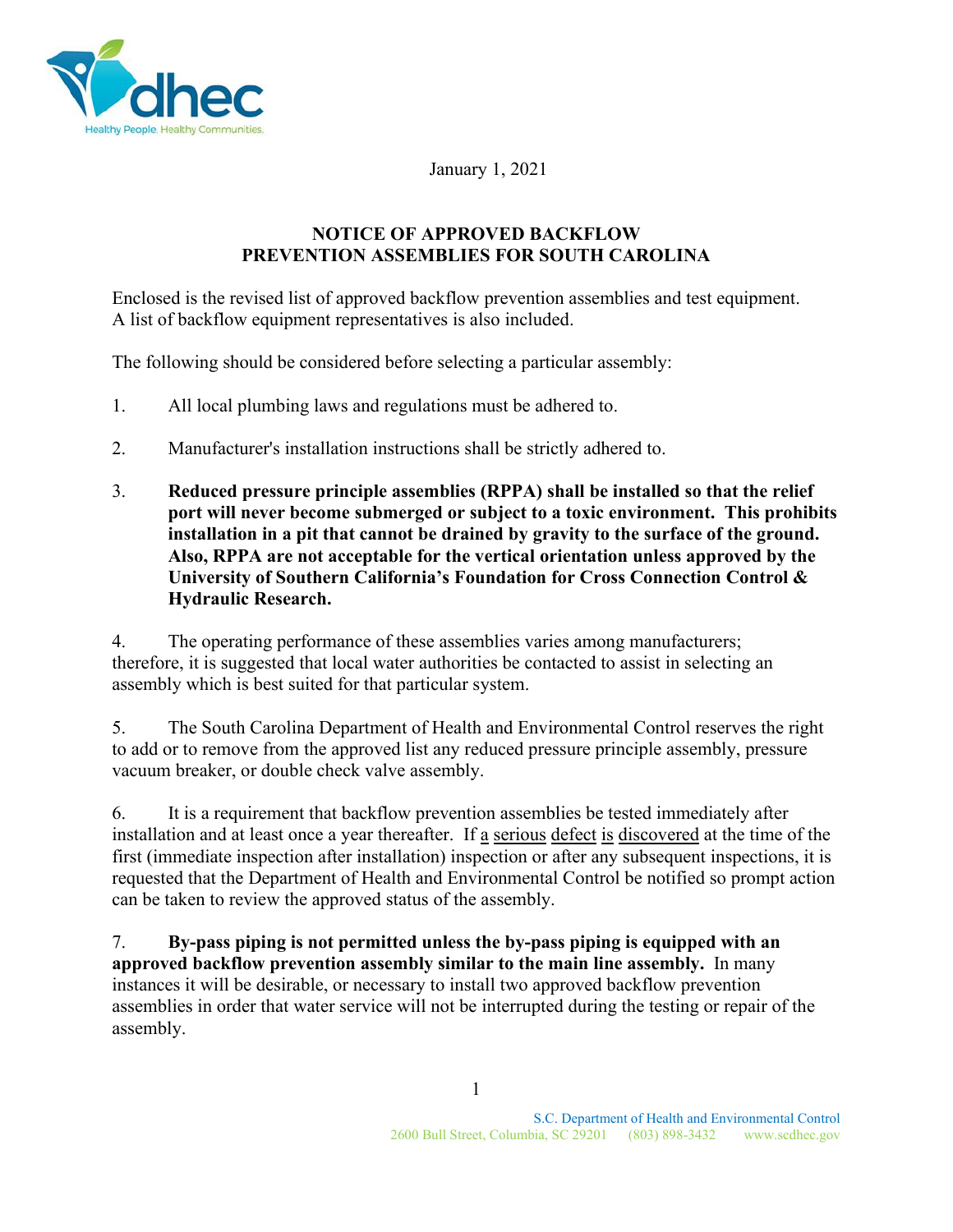

8. Some manufacturers market, as non-standard equipment, assemblies capable of withstanding elevated temperatures. The high temperature assemblies should be ordered from the manufacturer to include documentation certifying their ability to withstand high temperatures.

9. **Any reduced pressure principle assembly, pressure vacuum breaker, or double Check valve assembly on this list of approved assemblies must be equipped with either resilient seated ball valves or resilient wedged gate valves.** Butterfly valves are acceptable on backflow assemblies as long they are approved by the University of Southern California's Foundation for Cross Connection Control & Hydraulic Research.

10. If a manufacturer markets a prefabricate "manifold" series it will be approved as long as both of the assemblies in the manifold are from the approved list.

11. Manufacturer's now design and sell **type I and type II** double check detector assemblies and reduced pressure detector assemblies for fire sprinkler systems. There is an importance difference between the type I and type II detector assemblies. The type I DCDA or RPDA will have two double check valve assemblies or two reduced pressure principle assemblies. One on the main line and one on the by-pass and both must be tested. There will be a flow indicator (meter) on the by-pass line to detect water usage. The type II DCDA or RPDA will only have one double check valve assembly or reduced pressure principle assembly which will be installed on the main fire line. However, the by-pass line will be installed at or near test cock number 3 where the by-pass line will only have a single check valve installed after the water meter. Both the type I and type II detector assemblies must be assembled by the manufacturer and shipped as a complete unit. Any alterations of this assembly in the field must meet manufacturer's specifications and/or the USCFCCC&HR.



S.C. Department of Health and Environmental Control 2600 Bull Street, Columbia, SC 29201 (803) 898-3432 www.scdhec.gov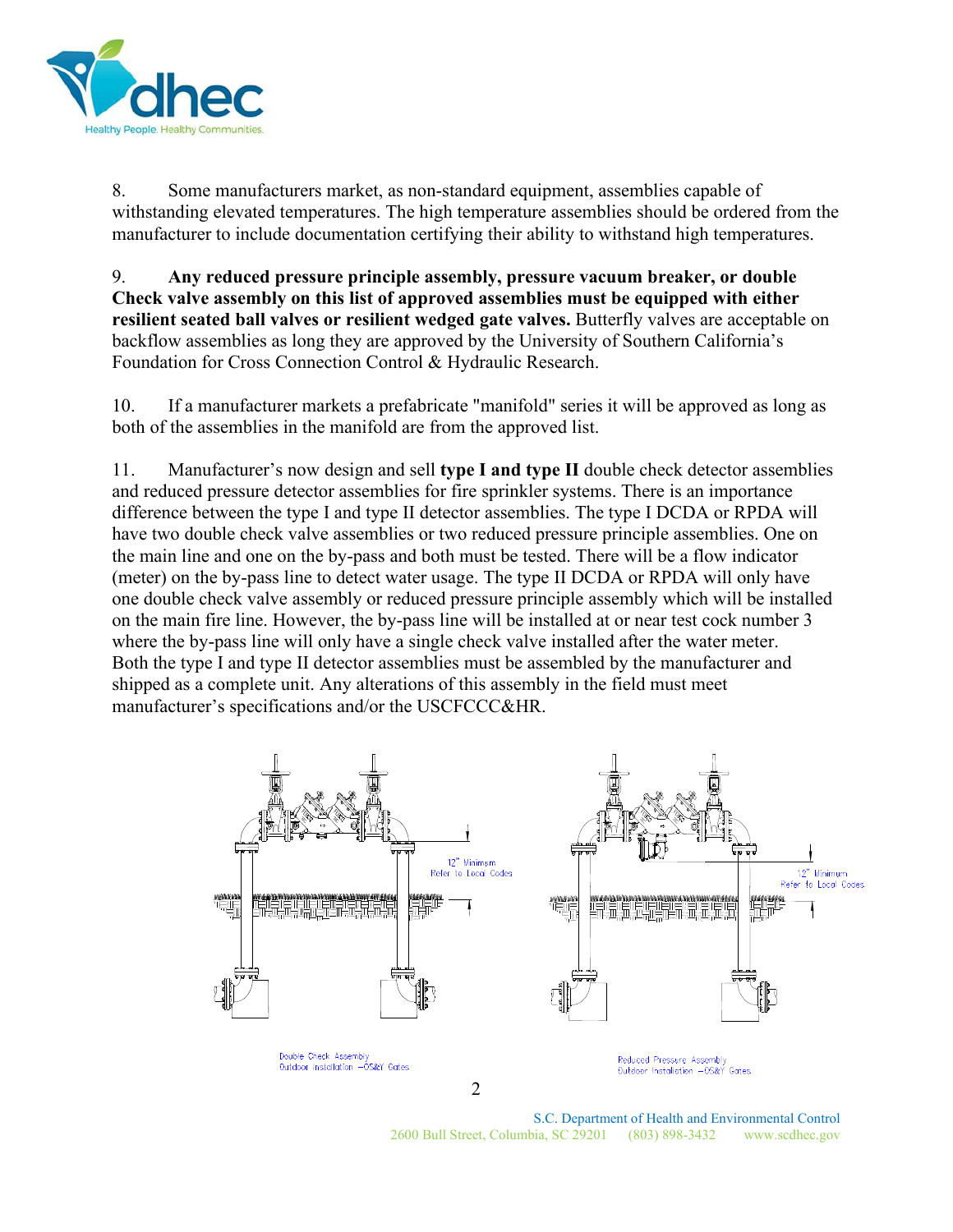

# **SCDHEC**

# **LIST OF APPROVED BACKFLOW PREVENTION ASSEMBLIES**

# **DOUBLE CHECK VALVE ASSEMBLIES**

| <b>Manufacturer</b> | <b>Model</b>    | <b>Size</b>                      | <b>Manufacturer</b> | <b>Model</b>      | <b>Size</b>    |
|---------------------|-----------------|----------------------------------|---------------------|-------------------|----------------|
| Ames                | 2000-DC         | 10                               | Ames                | <b>LF200B R10</b> | $1/2$ & $3/4$  |
| Ames                | 2000-DCA        | $\overline{4}$                   | Ames                | LF200B-A          | 1 thru $2$     |
| Ames                | 2000-DCA        | 6                                | Ames                | <b>LFU200B</b>    | $1$ thru $2$   |
| Ames                | 2000-DCA        | 8                                | Ames                | Maxim 200         | 2 1/2 thru 10  |
| Ames                | 2000-G-DC       | 10                               | Ames                | Maxim 200a        | 2 1/2 thru 4   |
| Ames                | 2000-G-DCA      | $\overline{4}$                   | Ames                | Maxim 200N        | 2 1/2 thru 8   |
| Ames                | 2000-G-DCA      | 6                                | Ames                | Maxim 200Na       | 2 1/2 thru 4   |
| Ames                | 2000-G-DCA      | 8                                | Ames                | <b>U200B</b>      | 1 thru 2       |
| Ames                | 2000B           | 1/2" thru 2"                     | Ames                | U200BR10          | $1/2$ & $3/4$  |
| Ames                | 2000B-FP        | 3/4/2021                         | Apollo/Conbraco     | 2 1/2DC           | 21/2           |
| Ames                | 2000BM1-FP      | 1 & 2                            | Apollo/Conbraco     | 2 1/2DC-7         | 21/2           |
| Ames                | 2000BM2-FP      | 1 1/4 & 1 1/2                    | Apollo/Conbraco     | 2 1/2DC8          | 21/2           |
| Ames                | 2000BM3         | 3/4                              | Apollo/Conbraco     | 2 1/2DCU          | 21/2           |
| Ames                | 2000BM3-FP      | 3/4                              | Apollo/Conbraco     | 3DC               | 3              |
| Ames                | 2000CIV         | 4 Thru 10                        | Apollo/Conbraco     | 3DC7              | $\overline{3}$ |
| Ames                | 2000SE          | $2\frac{1}{2}, 6, 8$             | Apollo/Conbraco     | 3DC8              | 3              |
| Ames                | 2000SS          | 3/4 thru 12                      | Apollo/Conbraco     | 3DCU              | $\overline{3}$ |
| Ames                | 2000SS-M        | 4                                | Apollo/Conbraco     | 40-100-02         | 3              |
| Ames                | 2000SS-M        | 6                                | Apollo/Conbraco     | 40-100-03         | 3              |
| Ames                | 200B            | $1/2$ thru 2                     | Apollo/Conbraco     | 40-100-05         | 3              |
| Ames                | 200B R10        | 1/2 & 3/4                        | Apollo/Conbraco     | 40-103-02         | 1/2            |
| Ames                | 200B-A          | $1/2$ , 1, 1 $1/4$ , 1 $1/2$ & 2 | Apollo/Conbraco     | 40-104-02         | 3/4            |
| Ames                | 200B-AR10       | $1/2$ & $3/4$                    | Apollo/Conbraco     | 40-104-A2         | 3/4            |
| Ames                | <b>Colt 200</b> | 1 1/2 thru 10                    | Apollo/Conbraco     | 40-104-A2T        | 3/4            |
| Ames                | Colt 200a       | 2 1/2 thru 6                     | Apollo/Conbraco     | 40-104-T2         | 3/4            |
| Ames                | Colt 200N       | 2 1/2 thru 10                    | Apollo/Conbraco     | 40-105-02         | 1              |
| Ames                | Colt 200Na      | 2 1/2 thru 6                     | Apollo/Conbraco     | 40-105-A2         | $\mathbf{1}$   |
| Ames                | DC              | 4 thru 8                         | Apollo/Conbraco     | 40-105-A2T        | $\mathbf{1}$   |
| Ames                | Deringer 20     | 2 1/2 thru 8                     | Apollo/Conbraco     | 40-105-TC2        | $\overline{1}$ |
| Ames                | Deringer 20G    | 2 1/2 thru 8                     | Apollo/Conbraco     | 40-106-02         | 11/4           |
| Ames                | Deringer 20GX   | 4 & 6                            | Apollo/Conbraco     | 40-106-99T        | 11/4           |
| Ames                | Deringer 20X    | 4 & 6                            | Apollo/Conbraco     | 40-106-A2         | 11/4           |
| Ames                | LF2000B         | 1/2                              | Apollo/Conbraco     | 40-106-A2T        | 11/4           |
| Ames                | LF2000BM1       | 1 & 2                            | Apollo/Conbraco     | 40-107-02         | 11/2           |
| Ames                | LF2000BM1-FP    | 1 & 2                            | Apollo/Conbraco     | 40-107-A2         | 11/2           |
| Ames                | LF2000BM2       | 1 1/4 & 1 1/2                    | Apollo/Conbraco     | 40-107-A2T        | 11/2           |
| Ames                | LF2000BM2-FP    | 1 1/4 & 1 1/2                    | Apollo/Conbraco     | 40-108-02         | $\overline{2}$ |
| Ames                | LF2000BM3       | $\overline{3/4}$                 | Apollo/Conbraco     | 40-108-A2         | $\overline{2}$ |
| Ames                | <b>LF200B</b>   | $1/2$ thru $2$                   | Apollo/Conbraco     | 40-108-A2T        | $\overline{2}$ |
| Apollo/Conbraco     | 40-109-02       | 21/2                             | Apollo/Conbraco     | DCLF4SG           | 2 1/2 thru 6   |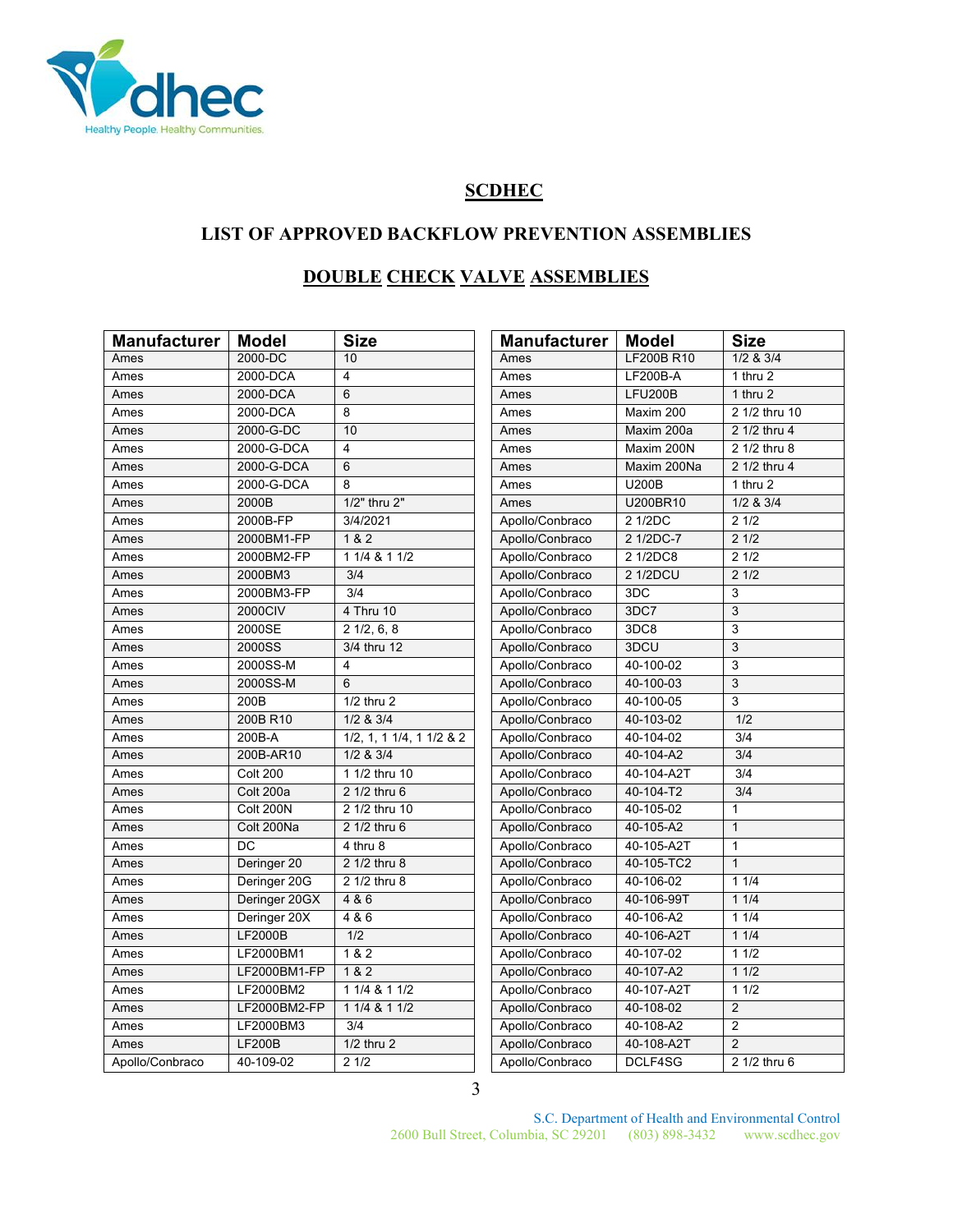

# DOUBLE CHECK VALVE ASSEMBLIES CONT.

| <b>Manufacturer</b> | <b>Model</b>    | <b>Size</b>            | <b>Manufacturer</b>    | <b>Model</b>           | <b>Size</b>             |
|---------------------|-----------------|------------------------|------------------------|------------------------|-------------------------|
| Apollo/Conbraco     | 40-109-03       | 21/2                   | Apollo/Conbraco        | W432100                | 1/2                     |
| Apollo/Conbraco     | 40-109-05       | $2 \frac{1}{2}$        | <b>ARI</b>             | <b>DC 500</b>          | 1/2 thru 2              |
| Apollo/Conbraco     | 40-10A-02       | 4                      | <b>ARI</b>             | DC 501                 | 1/2 thru 2              |
| Apollo/Conbraco     | 40-10A-03       | $\overline{4}$         | <b>Backflow Direct</b> | Deringer <sub>20</sub> | 2 1/2 thru 8            |
| Apollo/Conbraco     | 40-10A-05       | $\overline{4}$         | <b>Backflow Direct</b> | Deringer 20G           | 2 1/2 thru 8            |
| Apollo/Conbraco     | 40-10A-06       | $\overline{4}$         | <b>Backflow Direct</b> | Deringer 20GX          | 4 & 6                   |
| Apollo/Conbraco     | 40-10C-02       | 6                      | <b>Backflow Direct</b> | Deringer 20X           | 486                     |
| Apollo/Conbraco     | 40-10C-03       | 6                      | <b>Backflow Direct</b> | Magnum 20              | $2\frac{1}{2}, 3, 4, 8$ |
| Apollo/Conbraco     | 40-10C-05       | 6                      | <b>Backflow Direct</b> | Magnum 20G             | 2 1/2 thru 8            |
| Apollo/Conbraco     | 40-10C-06       | 6                      | <b>Backflow Direct</b> | Magnum 20GX            | 6                       |
| Apollo/Conbraco     | 40-10E-02       | 8                      | <b>Backflow Direct</b> | Magnum 20X             | 6                       |
| Apollo/Conbraco     | 40-10E-03       | 8                      | <b>BEECO</b>           | Barracuda 20           | $2\ 1/2, 3, 4, 8$       |
| Apollo/Conbraco     | 40-10E-06       | 8                      | <b>BEECO</b>           | Barracuda 20X          | 6                       |
| Apollo/Conbraco     | 40-10G-02       | 10                     | <b>BEECO</b>           | <b>FDC</b>             | 2 1/2 thru 6            |
| Apollo/Conbraco     | 40-10G-03       | 10                     | <b>BEECO</b>           | <b>FDC</b>             | 21/2                    |
| Apollo/Conbraco     | 40-10G-06       | 10                     | <b>BEECO</b>           | <b>FDC</b>             | 3                       |
| Apollo/Conbraco     | 4D-100          | 2.5 thru 4             | <b>BEECO</b>           | <b>FDC</b>             | 3                       |
| Apollo/Conbraco     | 4D-100U         | 2.5 thru 4             | <b>BEECO</b>           | <b>FDC</b>             | $\overline{4}$          |
| Apollo/Conbraco     | 4DC             | 4                      | <b>BEECO</b>           | <b>FDC</b>             | 4                       |
| Apollo/Conbraco     | 4DC7            | $\overline{4}$         | <b>BEECO</b>           | <b>FDC</b>             | 6                       |
| Apollo/Conbraco     | 4DC8            | 4                      | <b>BEECO</b>           | <b>FDC</b>             | 6                       |
| Apollo/Conbraco     | 4DCU            | $\overline{4}$         | Cla-Val                | D <sub>4</sub>         | 8                       |
| Apollo/Conbraco     | 6DC             | 6                      | Cla-Val                | D <sub>4</sub>         | 10                      |
| Apollo/Conbraco     | 6DC7            | 6                      | Febco                  | 850                    | $1/2$ thru $8$          |
| Apollo/Conbraco     | 6DC8            | 6                      | Febco                  | 857                    | 21/283                  |
| Apollo/Conbraco     | 6DCU            | 6                      | Febco                  | 870                    | 21/2                    |
| Apollo/Conbraco     | 8DC             | 8                      | Febco                  | 870                    | 3 thru 10               |
| Apollo/Conbraco     | 8DC8            | 8                      | Febco                  | 805Y                   | $3/4$ , 1, 1 $1/2$ , 2  |
| Apollo/Conbraco     | <b>DC40</b>     | 3/4 thru 2             | Febco                  | 805YB                  | 3/4                     |
| Apollo/Conbraco     | DC4AY           | 3/4 & 81               | Febco                  | 805YD                  | 2 1/2 thru 10           |
| Apollo/Conbraco     | DC4S            | 1/2                    | Febco                  | 805YR                  | $\frac{1}{3}{4}$ & 1    |
| Apollo/Conbraco     | DC4S            | 10                     | Febco                  | 850F                   | 3/4                     |
| Apollo/Conbraco     | DC4SG           | 2 1/2 thru 8           | Febco                  | 850U                   | $1/2$ thru $2$          |
| Apollo/Conbraco     | DC4SGN          | 2 1/2 thru 8           | Febco                  | 870V                   | 2 1/2 thru 10           |
| Apollo/Conbraco     | DCLF4A          | $1/2$ thru $8$         | Febco                  | LF850                  | 1/2                     |
| Apollo/Conbraco     | DCLF4AN         | 2 1/2 thru 8           | Febco                  | LF850                  | 1/2 thru 10             |
| Apollo/Conbraco     | DCLF4AR         | 2 1/2 thru 8           | Febco                  | <b>LF850U</b>          | $1/2$ thru $2$          |
| Apollo/Conbraco     | DCLF4AY         | $3/4$ & 1              | Febco                  | <b>LF870V</b>          | 2 1/2 thru 10           |
| Febco               | <b>LF870W</b>   | 4 thru 10              | Watts                  | 770                    | 4                       |
| Febco               | LF870WZ         | 4 thru 10              | Watts                  | 770QTFDA               | 4                       |
| Watts               | 700             | 2 1/2 & 3              | Watts                  | 770QTFDA               | 8                       |
| Watts               | 709             | 2 1/2 thru 10          | Watts                  | 774                    | 2 1/2 thru 6            |
| Watts               | 757             | 2 1/2 thru 10          | Watts                  | 774X                   | $2\ 1/2, 6, 8$          |
| Watts               | 767             | 2 1/2 thru 10          | Watts                  | 775QT                  | $1/2$ thru $2$          |
| Watts               | 770             | 8                      | Watts                  | <b>LF007</b>           | 2 1/2 & 3               |
| Watts               | $\frac{1}{772}$ | 4 & 10                 | Watts                  | LF007M1PCQT            | 1 & 2                   |
| Watts               | 774             | 8 thru 12              | Watts                  | LF007M1QT              | 1&2                     |
| Watts               | 007             | 21/283                 | Watts                  | LF007M2QT              | $11/4$ & $11/2$         |
| Watts               | 007M1-FP        | 1 & 2                  | Watts                  | LF007M3PCQT            | 3/4                     |
| Watts               | 007M1PCQT       | $3/4$ , 1, 1 $1/2$ , 2 | Watts                  | LF007M3QT              | 3/4                     |
|                     |                 |                        |                        |                        |                         |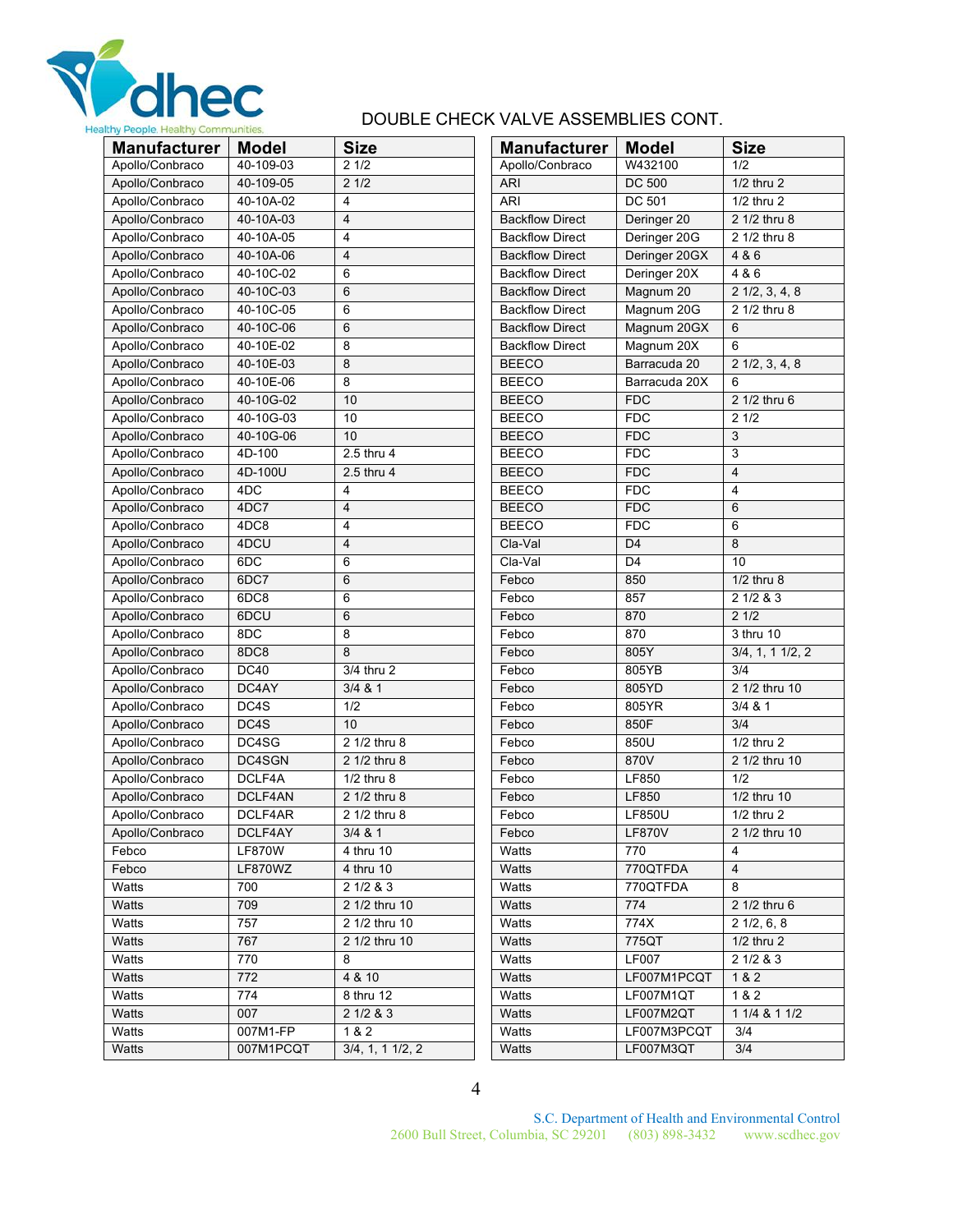

# DOUBLE CHECK VALVE ASSEMBLIES CONT.

| <b>Manufacturer</b> | Model       | <b>Size</b>             | Manufacturer   | Model            | <b>Size</b>            |
|---------------------|-------------|-------------------------|----------------|------------------|------------------------|
| <b>Watts</b>        | 007M1QT     | 3/4, 1, 11/2, 2         | Watts          | LF007PCQT        | 1/2                    |
| Watts               | 007M2-FP    | 1 1/4 & 1 1/2           | Watts          | LF007QT          | 1/2                    |
| Watts               | 007M2PCQT   | 1 1/4 & 1 1/2           | Watts          | <b>LF709</b>     | 2 1/2 thru 10          |
| Watts               | 007M2QT     | 3/4, 11/4, 11/2         | Watts          | LF719AQT         | 1 thru 2               |
| <b>Watts</b>        | 007M3-FP    | 3/4                     | <b>Watts</b>   | <b>LF719QT</b>   | $1/2$ thru $2$         |
| Watts               | 007M3QT     | 3/4                     | Watts          | LF719QTR10       | $1/2$ & $3/4$          |
| <b>Watts</b>        | 007PCQT     | 1/2                     | Watts          | LFU719QT         | 1 thru 2               |
| Watts               | 007PCQT     | 11/2 & 22               | Watts          | Magnum 20        | $2\sqrt{1/2}$ thru 8   |
| <b>Watts</b>        | 007QT       | 1/2, 3/4, 1, 1 1/2, 2   | Watts          | Magnum 20G       | 2 1/2 thru 8           |
| Watts               | 007SSM1PCQT | $3/4$ & 1               | Watts          | <b>SS007M1QT</b> | $\mathbf{1}$           |
| Watts               | 007SSM1QT   | 3/4 & 81                | Watts          | SS007M3QT        | $1/2$ & $3/4$          |
| Watts               | 007SSPCQT   | 11/2 & 22               | Watts          | U007M1APCQT      | 3/4 & 82               |
| <b>Watts</b>        | 007SSQT     | 3/4, 1, 11/2, 2         | Watts          | <b>U007M1AQT</b> | 3/4 & 82               |
| Watts               | 709BB       | 21/283                  | Watts          | U007M1PCQT       | $3/4$ , 1, 1 $1/2$ , 2 |
| Watts               | 709QT       | 3/4, 1, 11/2, 2         | Watts          | U007M1QT         | 3/4, 1, 11/2, 2        |
| Watts               | 719AQT      | 1/2, 1, 1 1/4, 1 1/2, 2 | Watts          | U007M2AQT        | 11/2                   |
| Watts               | 719AQTR10   | $1/2$ & $3/4$           | Watts          | U007M2QT         | $11/4$ & $11/2$        |
| Watts               | 719QT       | $1/2$ thru $2$          | Watts          | U007PCQT         | $3/4$ , 1, 1 $1/2$ , 2 |
| <b>Watts</b>        | 719QTR10    | $1/2$ & $3/4$           | <b>Wilkins</b> | 550M             | 8 & 10                 |
| Watts               | 757a        | 2 1/2 thru 6            | Wilkins        | 950A             | 3/4 thru 2             |
| Watts               | 757N        | 2 1/2 thru 10           | <b>Wilkins</b> | 950XL            | 3/4                    |
| Watts               | 757Na       | 2 1/2 thru 6            | Wilkins        | 950XL            | 3/4 thru 2             |
| <b>Watts</b>        | 757NQT      | $2 \frac{1}{2}, 3, 4$   | <b>Wilkins</b> | 950XLD           | 3/4                    |
| Watts               | 757QT       | $2\ 1/2, 3, 4$          | Wilkins        | 950XLDTCU        | 3/4                    |
| Watts               | 767a        | $2\ 1/2, 3, 4$          | <b>Wilkins</b> | 950XLT           | 3/4 thru 2             |
| Watts               | 767N        | 2 1/2 thru 8            | Wilkins        | 950XLT2          | 3/4 thru 2             |
| Watts               | 767Na       | $2 \frac{1}{2}, 3, 4$   | <b>Wilkins</b> | 950XLT2U         | 3/4                    |
| <b>Wilkins</b>      | 950         | 3/4 thru 10             | Wilkins        | 950XLTBF         | $\overline{2}$         |
| <b>Wilkins</b>      | 350A        | 2 1/2 thru 10           | Wilkins        | 950XLTBFSS       | 2                      |
| Wilkins             | 350AR       | 2 1/2 thru 10           | Wilkins        | 950XLTU          | 3/4 & 81               |
| Wilkins             | 350ARXL     | 2 1/2 thru 10           | Wilkins        | 950XLU           | 3/4, 1, 11/2, 2        |
| <b>Wilkins</b>      | 350AST      | 2 1/2 thru 10           | Watts          | <b>U007QT</b>    | 1/2, 3/4, 1, 11/2, 2   |
| <b>Wilkins</b>      | 350ASTR     | 2 1/2 thru 10           | Watts          | U007SSPCQT       | 3/4, 1, 11/2, 2        |
| Wilkins             | 350AXL      | 2 1/2 thru 10           | Watts          | U007SSQT         | 3/4, 1, 11/2, 2        |
| <b>Wilkins</b>      | 350D        | 3/4                     | <b>Watts</b>   | <b>U719QT</b>    | 1 thru 2               |
| Wilkins             | 350XL       | 3/4 thru 12             | Watts          | U719QTR10        | $1/2$ & $3/4$          |
| <b>Wilkins</b>      | 450ST       | 4 thru 10               | Wilkins        | 350              | 3/4 thru 12            |
| <b>Wilkins</b>      | 450STR      | 4 thru 10               | <b>Wilkins</b> | 450              | 2 1/2 thru 10          |
| <b>Wilkins</b>      | 450XL       | 2 1/2 thru 10           | Wilkins        | 550              | 3/4                    |
| Wilkins             | 550         | 21/2                    | Wilkins        | 550              | $1$ thru 6             |
| <b>Wilkins</b>      | 550A        | 3/4 & 81                |                |                  |                        |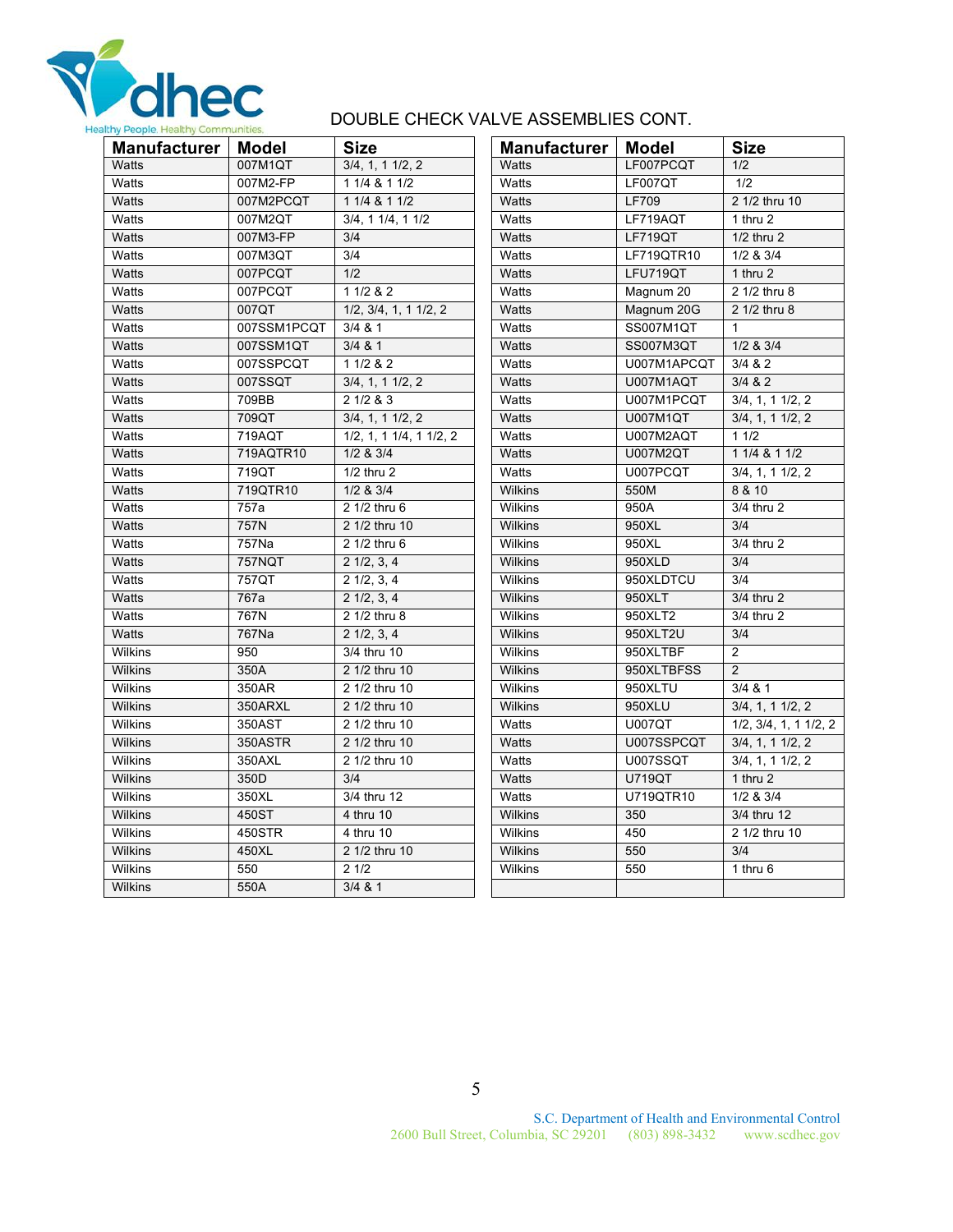

#### **Type I - Double Check Detector Assemblies & Reduced Pressure Detector Assemblies**

The following assemblies are **Type I** Double Check DETECTOR Assemblies and Reduced Pressure DETECTOR Assemblies. These assemblies are made up from DCVA's and RPPA's which are approved elsewhere on this list. These assemblies are designed for FIRE LINE SPRINKLER use. If a Double Check Detector Assembly or Reduced Pressure Detector Assembly is prescribed, it should be done with an understanding that the meter on the by-pass line should be read periodically in order to be of any value. Don't forget that when the annual testing is done, both assemblies are required to be tested (Ex: Mainline Assem. and by-pass Assem.). This type I detector assembly must be assembled by the manufacturer and shipped as a complete unit. Any alterations of this assembly in the field must meet manufacturer's specifications and/or the USCFCCC&HR.

| <b>Manufacturer</b> | <b>Model</b>  | <b>Size</b>    | <b>Manufacturer</b> | <b>Model</b>    | <b>Size</b>    |
|---------------------|---------------|----------------|---------------------|-----------------|----------------|
| Ames                | 3000-1SS      | 12             | Apollo/Conbraco     | 4060CC6         | 6              |
| Ames                | 3000B         | $\overline{2}$ | Apollo/Conbraco     | 4060CE3         | 6              |
| Ames                | 3000B-FP      | $\overline{2}$ | Apollo/Conbraco     | 4060CE6         | 6              |
| Ames                | 3000BM1       | $\overline{2}$ | Apollo/Conbraco     | 4060EC3         | 8              |
| Ames                | 3000CIV       | 4 thru 10      | Apollo/Conbraco     | 4060EC6         | 8              |
| Ames                | 3000DCDA      | 4 thru 8       | Apollo/Conbraco     | 4060EE3         | 8              |
| Ames                | 3000DCDC      | 10             | Apollo/Conbraco     | 4060EE6         | 8              |
| Ames                | 3000GDCDA     | 4 thru 8       | Apollo/Conbraco     | 4060GC3         | 10             |
| Ames                | 3000GDCDC     | 10             | Apollo/Conbraco     | 4060GC6         | 10             |
| Ames                | 3000SE        | 21/2, 6, 8     | Apollo/Conbraco     | 4060GE3         | 10             |
| Ames                | 3000SEA       | 8              | Apollo/Conbraco     | 4060GE6         | 10             |
| Ames                | 3000SEWM1     | 6              | Apollo/Conbraco     | 4DCDA           | 4              |
| Ames                | 3000SS        | 2 1/2 thru 12  | Apollo/Conbraco     | 4DCDA6          | $\overline{4}$ |
| Ames                | 3000SSA       | 6              | Apollo/Conbraco     | 4DCDA7          | 4              |
| Ames                | 3000SSM       | 4 & 6          | Apollo/Conbraco     | 4DCDA8          | $\overline{4}$ |
| Ames                | 3000SSWM1     | 2 1/2 thru 4   | Apollo/Conbraco     | 4DCDAU          | 4              |
| Ames                | Colt 300aBF   | 2 1/2 thru 6   | Apollo/Conbraco     | 6DCDA           | 6              |
| Ames                | Colt 300aGV   | 2 1/2 thru 6   | Apollo/Conbraco     | 6DCDA6          | 6              |
| Ames                | Colt 300BF    | 2 1/2 thru 10  | Apollo/Conbraco     | 6DCDA7          | 6              |
| Ames                | Colt 300GV    | 2 1/2 thru 10  | Apollo/Conbraco     | 6DCDA8          | 6              |
| Ames                | Colt 300NBF   | 2 1/2 thru 10  | Apollo/Conbraco     | 6DCDAU          | 6              |
| Ames                | Colt 300NGV   | 2 1/2 thru 10  | Apollo/Conbraco     | 8DCDA           | 8              |
| Ames                | <b>DCDC</b>   | 4 thru 8       | Apollo/Conbraco     | 8DCDA7          | 8              |
| Ames                | LFColt 300BF  | 2 1/2 thru 10  | Apollo/Conbraco     | 8DCDA8          | 8              |
| Ames                | LFColt 300GV  | 2 1/2 thru 10  | Apollo/Conbraco     | DCDA4S          | 10             |
| Ames                | LFColt 300NBF | 2 1/2 thru 10  | Apollo/Conbraco     | DCDA4SG         | 2 1/2 thru 8   |
| Ames                | LFColt 300NGV | 2 1/2 thru 10  | Apollo/Conbraco     | <b>DCDA4SGN</b> | 2 1/2 thru 8   |
| Ames                | LFMaxim 300BF | 2 1/2 thru 10  | Apollo/Conbraco     | DCDALF4A        | 2 1/2 thru 8   |
| Ames                | LFMaxim 300GV | 2 1/2 thru 10  | Apollo/Conbraco     | DCDALF4AN       | 2 1/2 thru 8   |

## **TYPE I - DOUBLE CHECK DETECTOR ASSEMBLIES:**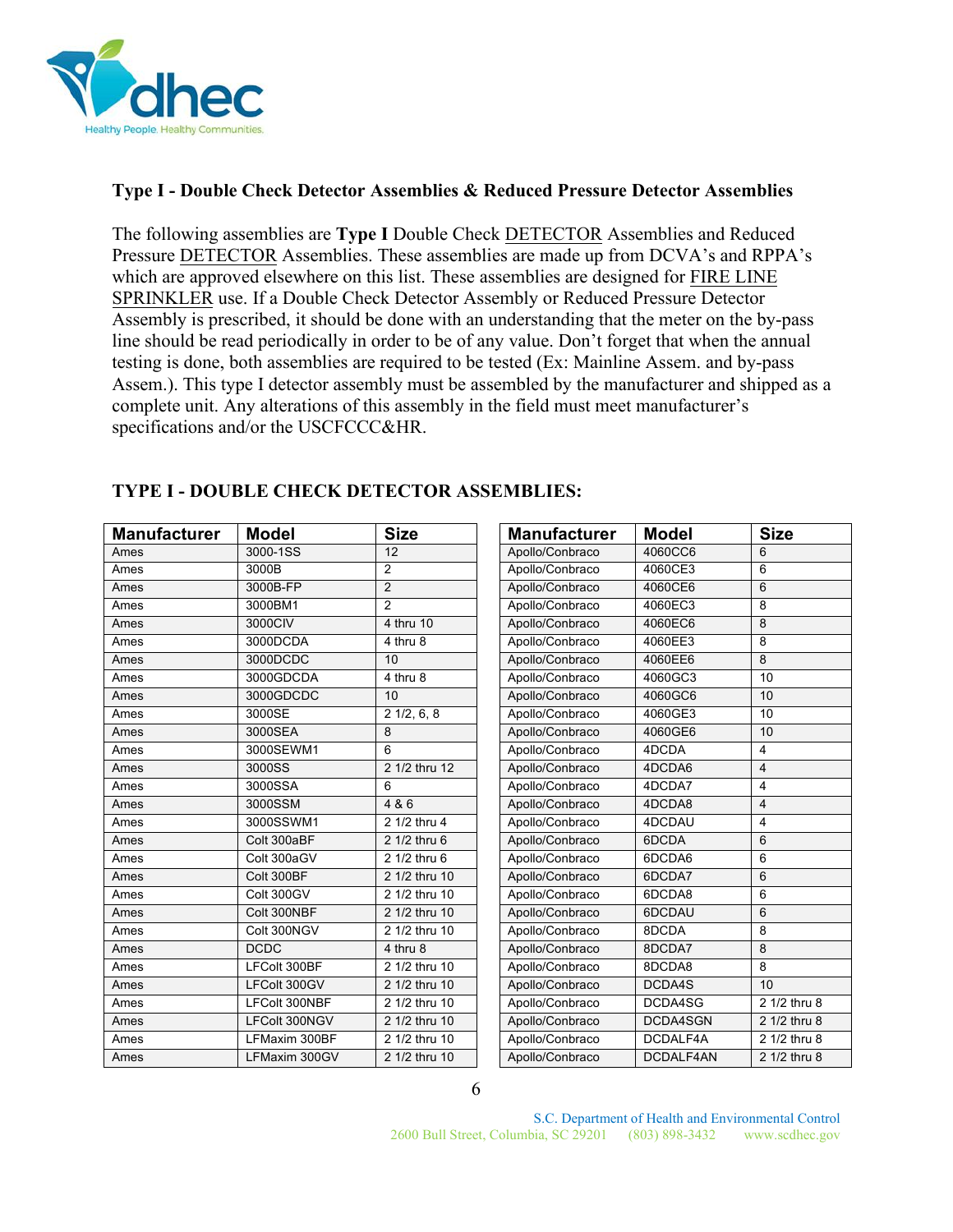

# **TYPE I - DOUBLE CHECK DETECTOR ASSEMBLIES CONT.**

| <b>Manufacturer</b> | <b>Model</b>   | <b>Size</b>           | <b>Manufacturer</b> | <b>Model</b> | <b>Size</b>          |
|---------------------|----------------|-----------------------|---------------------|--------------|----------------------|
| Ames                | LFMaxim 300NBF | 2 1/2 thru 10         | Apollo/Conbraco     | DCDALF4AP    | 8                    |
| Ames                | LFMaxim 300NGV | 2 1/2 thru 10         | Apollo/Conbraco     | DCDALF4AR    | 2 1/2 thru 8         |
| Ames                | Maxim 300aBF   | $2 \frac{1}{2}, 3, 4$ | Febco               | 856          | 2 1/2 thru 8         |
| Ames                | Maxim 300aGV   | $2\frac{1}{2}, 3, 4$  | Febco               | 858          | 2, 21/2, 3           |
| Ames                | Maxim 300BF    | 2 1/2 thru 10         | Febco               | 876          | 2 1/2 thru 10        |
| Ames                | Maxim 300GV    | 2 1/2 thru 10         | Febco               | 806YD        | 3 thru 10            |
| Ames                | Maxim 300NBF   | 2 1/2 thru 10         | Febco               | 856ST        | 2 1/2 thru 10        |
| Ames                | Maxim 300NGV   | 2 1/2 thru 10         | Febco               | 876V         | 2 1/2 thru 10        |
| Apollo/Conbraco     | 40600000       | 3                     | Febco               | 876VST       | 2 1/2 thru 8         |
| Apollo/Conbraco     | 2 1/2DCDA      | 21/2                  | Watts               | 007DCDA      | 2, 2, 1/2, 3         |
| Apollo/Conbraco     | 2 1/2DCDA6     | 21/2                  | Watts               | 007DCDA-FP   | 2                    |
| Apollo/Conbraco     | 2 1/2DCDA7     | 21/2                  | Watts               | 007M1DCDA    | $\overline{2}$       |
| Apollo/Conbraco     | 2 1/2DCDA8     | 21/2                  | Watts               | 709DCDA      | 3 thru 10            |
| Apollo/Conbraco     | 2 1/2DCDAU     | 21/2                  | Watts               | 757aDCDABF   | 2 1/2 thru 6         |
| Apollo/Conbraco     | 3DCDA          | 3                     | Watts               | 757aDCDAGV   | 2 1/2 thru 6         |
| Apollo/Conbraco     | 3DCDA6         | 3                     | Watts               | 757DCDABF    | 2 1/2 thru 10        |
| Apollo/Conbraco     | 3DCDA7         | 3                     | Watts               | 757DCDAGV    | 2 1/2 thru 10        |
| Apollo/Conbraco     | 3DCDA8         | 3                     | Watts               | 757NDCDABF   | 2 1/2 thru 10        |
| Apollo/Conbraco     | 3DCDAU         | 3                     | Watts               | 757NDCDAGV   | 2 1/2 thru 10        |
| Apollo/Conbraco     | 40600C3        | 3                     | Watts               | 767aDCDABF   | $2\frac{1}{2}, 3, 4$ |
| Apollo/Conbraco     | 4060AC3        | $\overline{4}$        | Watts               | 767aDCDAGV   | $2\frac{1}{2}, 3, 4$ |
| Apollo/Conbraco     | 4060AC6        | $\overline{4}$        | Watts               | 767DCDABF    | 2 1/2 thru 10        |
| Apollo/Conbraco     | 4060AE3        | $\overline{4}$        | <b>Watts</b>        | 767DCDAGV    | 2 1/2 thru 10        |
| Apollo/Conbraco     | 4060AE6        | $\overline{4}$        | Watts               | 767NDCDABF   | 2 1/2 thru 10        |
| Apollo/Conbraco     | 4060CC3        | 6                     | Watts               | 767NDCDAGV   | 2 1/2 thru 10        |
| Watts               | 770DCDA        | 488                   | Wilkins             | 350ASTDA     | 2 1/2 thru 10        |
| Watts               | 772DCDA        | 4 & 10                | Wilkins             | 350ASTDAR    | 2 1/2 thru 10        |
| <b>Watts</b>        | 774DCDA        | 2 1/2 thru 12         | <b>Wilkins</b>      | 350DA        | 2 1/2 thru 12        |
| <b>Watts</b>        | 774DCDA-1      | $\overline{12}$       | <b>Wilkins</b>      | 450DA        | 4 thru 10            |
| Watts               | 774XDCDA       | $2\frac{1}{2}$ , 6, 8 | Wilkins             | 450STDA      | 4 thru 10            |
| Watts               | LF757DCDABF    | 2 1/2 thru 10         | Wilkins             | 450STDAR     | 4 thru 10            |
| Watts               | LF757DCDAGV    | 2 1/2 thru 10         | Wilkins             | 950DA        | 2 1/2 thru 10        |
| Watts               | LF757NDCDABF   | 2 1/2 thru 10         | Wilkins             | 950XLTDA     | 2                    |
| Watts               | LF757NDCDAGV   | 2 1/2 thru 10         | Wilkins             | 950XLTDABF   | $\mathfrak{p}$       |
| Wilkins             | 350ADA         | 2 1/2 thru 10         | Wilkins             | <b>DCDA</b>  | 2 1/2 thru 6         |
| Wilkins             | 350ADAR        | 2 1/2 thru 10         |                     |              |                      |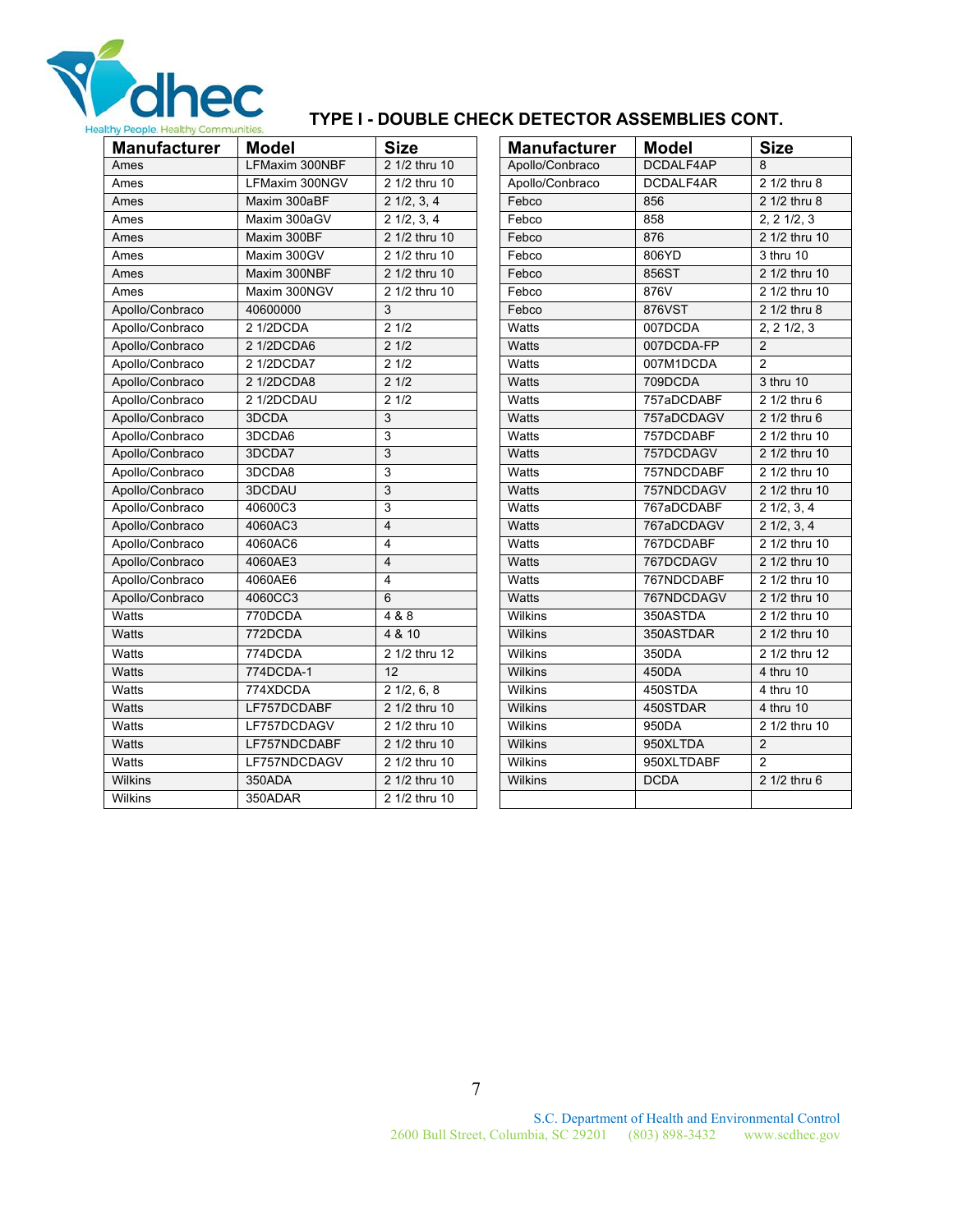

## **TYPE I - REDUCED PRESSURE DETECTOR ASSEMBLIES:**

| <b>Manufacturer</b> | <b>Model</b>       | <b>Size</b>             | <b>Manufacturer</b> | <b>Model</b>  | <b>Size</b>             |
|---------------------|--------------------|-------------------------|---------------------|---------------|-------------------------|
| Ames                | 5000               | 4 thru 10               | Watts               | 909RPDA       | 2 1/2 thru 10           |
| Ames                | 5000CIV            | 2 1/2 thru 10           | Watts               | 957NRPDA-BF   | $2\frac{1}{2}, 3, 4, 8$ |
| Ames                | <b>Colt 500-GV</b> | 2 1/2 thru 10           | Watts               | 957NRPDA-GV   | $21/2$ thru 8           |
| Ames                | Colt 500NBF        | $2\frac{1}{2}, 3, 4, 8$ | Watts               | 957RPDA-GV    | 2 1/2 thru 10           |
| Ames                | Colt 500NGV        | 2 1/2 thru 8            | Watts               | 957ZRPDA-BF   | $2\ 1/2, 3, 4, 8$       |
| Ames                | Colt 500ZBF        | $2\frac{1}{2}, 3, 4, 8$ | Watts               | 957ZRPDA-GV   | $2\ 1/2, 3, 4, 8$       |
| Ames                | Colt 500ZGV        | $2\frac{1}{2}, 3, 4, 8$ | Watts               | 967NRPDA-BF   | 2 1/2 thru 6            |
| Ames                | LFColt 500-GV      | $21/2$ thru 6           | Watts               | 967NRPDA-GV   | 2 1/2 thru 6            |
| Ames                | LFColt 500GV       | 2 1/2 thru 10           | Watts               | 967RPDA-GV    | 2 1/2 thru 10           |
| Ames                | LFColt 500NBF      | 2 1/2 thru 4            | Watts               | 967ZRPDA-BF   | $2\frac{1}{2}, 3, 6$    |
| Ames                | LFColt 500NGV      | 2 1/2 thru 4            | Watts               | 967ZRPDA-GV   | $2\frac{1}{2}$ , 3, 6   |
| Ames                | LFColt 500ZBF      | 2 1/2 thru 4            | Watts               | 990RPDA       | 4 & 8                   |
| Ames                | LFColt 500ZGV      | 2 1/2 thru 4            | Watts               | 992RPDA       | 4 & 10                  |
| Ames                | LFMaxim 500GV      | 2 1/2 thru 10           | Watts               | LF957NRPDA-BF | 2 1/2 thru 4            |
| Ames                | LFMaxim 500NBF     | 21/283                  | Watts               | LF957NRPDA-GV | 2 1/2 thru 4            |
| Ames                | LFMaxim 500NGV     | 21/283                  | Watts               | LF957RPDA-GV  | 2 1/2 thru 10           |
| Ames                | LFMaxim 500ZBF     | 21/283                  | Watts               | LF957ZRPDA-BF | 2 1/2 thru 4            |
| Ames                | LFMaxim 500ZGV     | 21/283                  | Watts               | LF957ZRPDA-GV | 2 1/2 thru 4            |
| Ames                | Maxim 500-GV       | 2 1/2 thru 10           | Wilkins             | 375ADA        | 2 1/2 thru 10           |
| Ames                | Maxim 500NBF       | 2 1/2 thru 6            | <b>Wilkins</b>      | 375ADAR       | 2 1/2 thru 10           |
| Ames                | Maxim 500NGV       | 2 1/2 thru 6            | Wilkins             | 375ASTDA      | 2 1/2 thru 10           |
| Ames                | Maxim 500ZBF       | $2\frac{1}{2}, 3, 6$    | Wilkins             | 375ASTDAR     | 2 1/2 thru 10           |
| Ames                | Maxim 500ZGV       | $2\frac{1}{2}, 3, 6$    | Wilkins             | 375DA         | 2 1/2 thru 10           |
| Apollo/Conbraco     | RPDALF4A           | 2 1/2 thru 8            | Wilkins             | 475DA         | 4, 6, 8                 |
| Apollo/Conbraco     | RPDALF4AN          | 2 1/2 thru 8            | <b>Wilkins</b>      | 475DAV        | 4, 6, 8                 |
| Apollo/Conbraco     | RPDALF4AR          | 2 1/2 thru 8            | Wilkins             | 475STDA       | 4, 6, 8                 |
| Cla-Val             | $18-4$             | 10                      | Wilkins             | 475STDAR      | 4 thru 10               |
| Febco               | 826YD              | 2 1/2 thru 10           | Wilkins             | 975DA         | 2 1/2 thru 10           |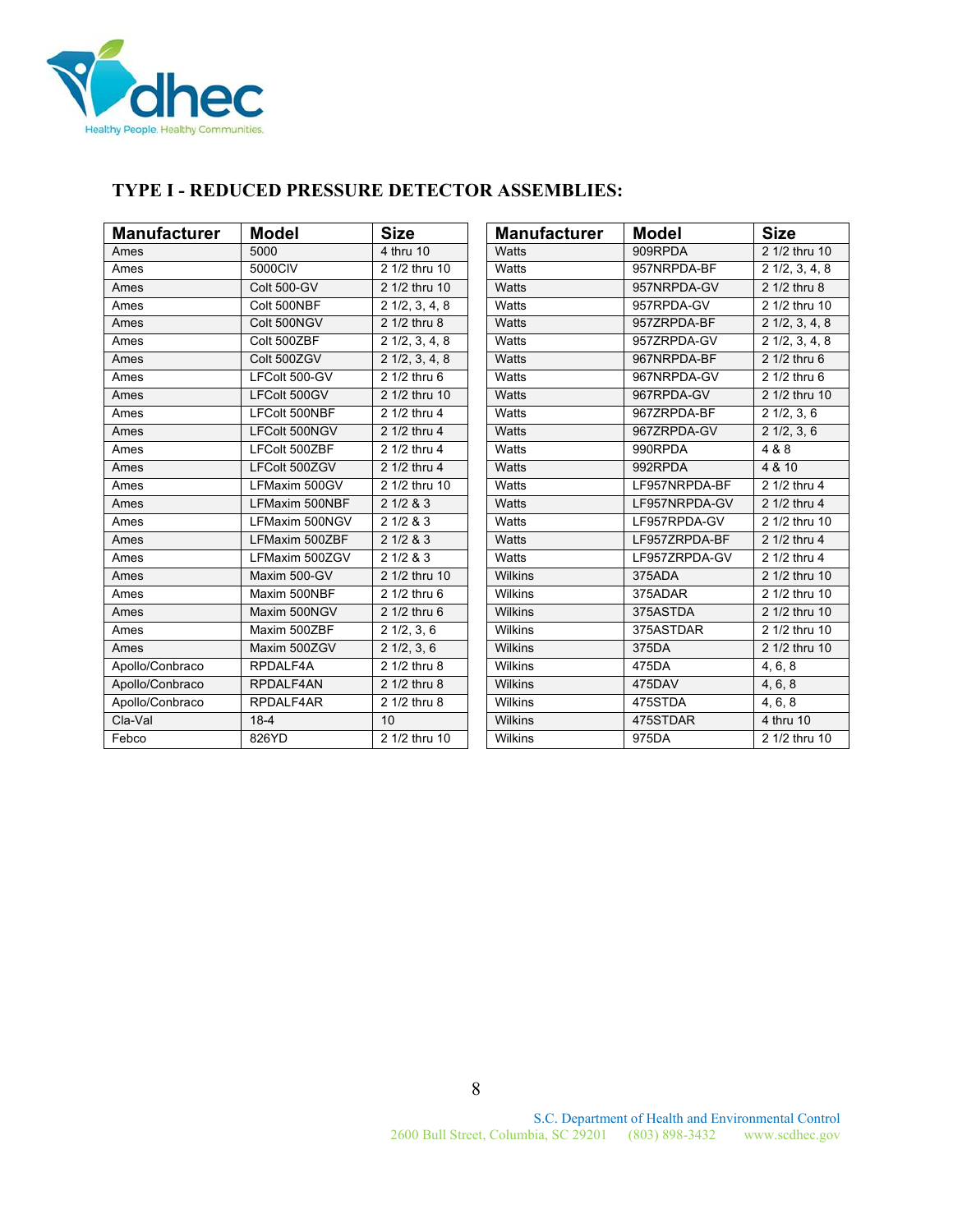

#### **Type II – Double Check Detector Assemblies & Reduced Pressure Detector Assemblies**

The following assemblies are **Type II** Double Check DETECTOR Assemblies and Reduced Pressure **DETECTOR** Assemblies. These assemblies are designed for **FIRE LINE SPRINKLER** use. The type II DCDA or RPDA will only have one double check valve assembly or reduced pressure principle assembly which will be installed on the main fire line. However, the by-pass line will be installed at or near test cock number 3 where the by-pass line will only have a single check valve installed after the water meter. If a Double Check Detector Assembly or Reduced Pressure Detector Assembly is prescribed, it should be done with an understanding that the meter on the by-pass line should be read periodically in order to be of any value. Don't forget that when the annual testing is done, the main line backflow assembly and the single check on the by-pass line should both be tested. This type II detector assembly must be assembled by the manufacturer and shipped as a complete unit. Any alterations of this assembly in the field must meet manufacturer's specifications and/or the USCFCCC&HR.

| <b>Manufacturer</b>    | Model         | <b>Size</b>   | <b>Manufacturer</b>    | <b>Model</b>  | <b>Size</b>             |
|------------------------|---------------|---------------|------------------------|---------------|-------------------------|
| Ames                   | Deringer 30   | 2 1/2 thru 8  | Ames                   | Deringer 50   | $2\frac{1}{2}, 3, 4, 8$ |
| Ames                   | Deringer 30G  | 2 1/2 thru 8  | Ames                   | Deringer 50G  | $2\frac{1}{2}, 3, 4, 8$ |
| Ames                   | Deringer 30GX | 4 & 6         | Ames                   | Deringer 50GX | 6                       |
| Ames                   | Deringer 30X  | 4 & 6         | Ames                   | Deringer 50X  | 6                       |
| Apollo/Conbraco        | DCDA24A       | 11/282        | Apollo/Conbraco        | RPDA24A       | 11/282                  |
| Apollo/Conbraco        | DCDA2LF4A     | 1 1/2 thru 8  | Apollo/Conbraco        | RPDA2LF4A     | 11/282                  |
| Apollo/Conbraco        | DCDA2LF4AR    | 2 1/2 thru 8  | Apollo/Conbraco        | RPDA2LF4A     | 2 1/2 thru 8            |
| <b>Backflow Direct</b> | Deringer 30   | 2 1/2 thru 8  | Apollo/Conbraco        | RPDA2LF4AR    | 2 1/2 thru 8            |
| <b>Backflow Direct</b> | Deringer 30G  | 2 1/2 thru 8  | <b>Backflow Direct</b> | Deringer 50   | $2\frac{1}{2}, 3, 4, 8$ |
| <b>Backflow Direct</b> | Deringer 30GX | 4 & 6         | <b>Backflow Direct</b> | Deringer 50G  | $2\frac{1}{2}, 3, 4, 8$ |
| <b>Backflow Direct</b> | Deringer 30X  | 4 & 6         | <b>Backflow Direct</b> | Deringer 50GX | 6                       |
| Febco                  | LF856         | 2 1/2 thru 10 | <b>Backflow Direct</b> | Deringer 50X  | 6                       |
| Febco                  | <b>LF876V</b> | 2 1/2 thru 10 | Febco                  | LF866         | 2 1/2 thru 10           |
| Febco                  | <b>LF876W</b> | 4 thru 10     | Febco                  | <b>LF886V</b> | 2 1/2 thru 10           |
| Febco                  | LF876WZ       | 4 thru 10     | Febco                  | <b>LF886W</b> | 4 thru 10               |
|                        |               |               | Febco                  | LF886WZ       | 4 thru 10               |

#### **TYPE II - DOUBLE CHECK DETECTOR ASSEMBLIES AND TYPE II - REDUCED PRESSURE DETECTOR ASSEMBLIES:**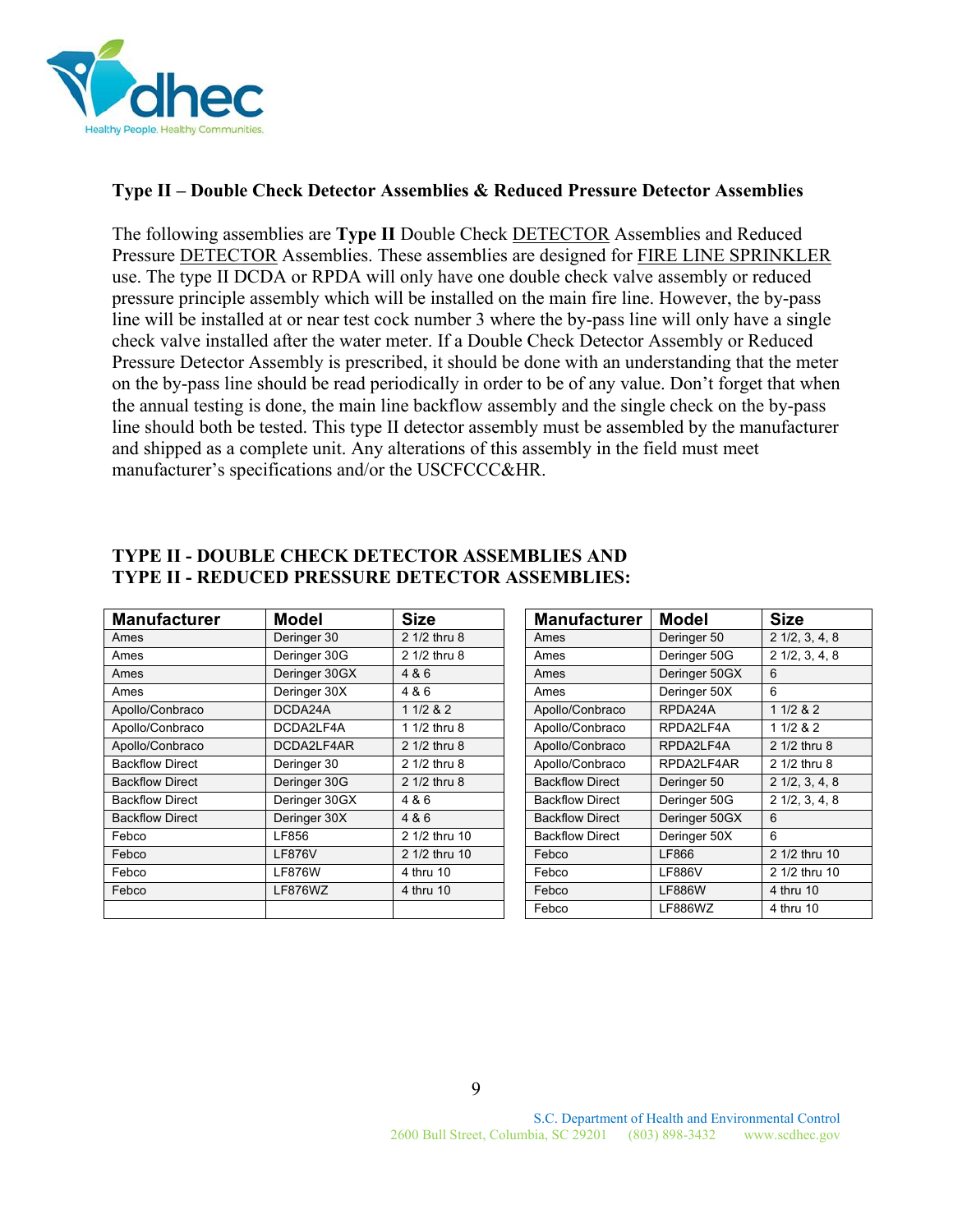

## **SCDHEC**

## **LIST OF APPROVED BACKFLOW PREVENTION ASSEMBLIES**

## **REDUCED PRESSURE PRINCIPLE ASSEMBLIES**

Approved for use to protect the potable water system from backflow when there is an actual or potential health hazard. The terms "health hazard" shall mean an actual or potential threat of contamination or pollution of a physical or toxic nature to the public potable water system or the consumer's potable water system to such a degree of intensity that there would be a danger to health.

| Manufacturer    | <b>Model</b>    | <b>Size</b>              | Manufacturer           | <b>Model</b>  | <b>Size</b>                   |
|-----------------|-----------------|--------------------------|------------------------|---------------|-------------------------------|
| Ames            | 4000B           | $1/2$ thru 2             | Apollo/Conbraco        | <b>RP40</b>   | 1/4 thru 10                   |
| Ames            | 4000B-FP        | $3/4$ thru 2             | Apollo/Conbraco        | RP40N         | 3/4 & 1 1/4                   |
| Ames            | 4000BM2         | $\mathbf{1}$             | Apollo/Conbraco        | <b>RP40U</b>  | 11/282                        |
| Ames            | 4000BM2-FP      | 1 thru 2                 | Apollo/Conbraco        | <b>RP40Z</b>  | 3/4 thru 2                    |
| Ames            | 4000BM3         | 3/4                      | Apollo/Conbraco        | RP4A          | $1/2$ thru 2                  |
| Ames            | 4000BM3-FP      | 3/4                      | Apollo/Conbraco        | RP4AN         | 3/4 & 81                      |
| Ames            | 4000CIV         | 2 1/2 thru 10            | Apollo/Conbraco        | RPLF40        | $1/2$ , 1 $1/4$ , 1 $1/2$ , 2 |
| Ames            | 4000RP          | 4 thru 10                | Apollo/Conbraco        | RPLF4A        | $1/2$ thru $8$                |
| Ames            | 4000SS          | 2 1/2 thru 6             | Apollo/Conbraco        | RPLF4AN       | $3/4$ thru 8                  |
| Ames            | 400B            | $3/4$ thru 2             | Apollo/Conbraco        | RPLF4AR       | 2 1/2 thru 8                  |
| Ames            | 400B-A          | 3/4 thru 2               | Apollo/Conbraco        | <b>RPS40</b>  | $1/4$ thru 1                  |
| Ames            | 400B-Z          | 3/4 thru 2               | ARI                    | <b>RP 500</b> | $1/2$ thru 2                  |
| Ames            | <b>Colt 400</b> | 2 1/2 thru 10            | ARI                    | RP 501        | $1/2$ thru 2                  |
| Ames            | Colt 400BF      | 4 & 6                    | <b>Backflow Direct</b> | Deringer 40   | $2\ 1/2, 3, 4, 8$             |
| Ames            | Colt 400N       | 2 1/2 thru 8             | <b>Backflow Direct</b> | Deringer 40G  | $2\frac{1}{2}$ , 3, 4, 8      |
| Ames            | Colt 400Z       | 2 1/2 thru 8             | <b>Backflow Direct</b> | Deringer 40GX | 6                             |
| Ames            | Deringer 40     | $2\frac{1}{2}$ , 3, 4, 8 | <b>Backflow Direct</b> | Deringer 40X  | 6                             |
| Ames            | Deringer 40G    | $2\frac{1}{2}$ , 3, 4, 8 | <b>Backflow Direct</b> | Magnum 40     | $2\ 1/2, 3, 4, 8$             |
| Ames            | Deringer 40GX   | 6                        | <b>Backflow Direct</b> | Magnum 40G    | $2\frac{1}{2}$ , 3, 4, 8      |
| Ames            | Deringer 40X    | 6                        | <b>Backflow Direct</b> | Magnum 40GX   | 6                             |
| Ames            | LF4000B         | 1/2                      | <b>Backflow Direct</b> | Magnum 40X    | 6                             |
| Ames            | LF4000BM2       | 1 thru 2                 | <b>BEECO</b>           | Barracuda 40  | $2\frac{1}{2}$ , 3, 4, 8      |
| Ames            | LF4000BM2-FP    | 1 thru 2                 | <b>BEECO</b>           | Barracuda 40X | 6                             |
| Ames            | LF4000BM3       | 3/4                      | Cla-Val                | RP4           | 8 & 10                        |
| Ames            | Maxim 400       | 2 1/2 thru 10            | Febco                  | 860           | $1/2$ thru $8$                |
| Ames            | Maxim 400N      | 2 $1/2$ thru 6           | Febco                  | 867           | 21/283                        |
| Ames            | Maxim 400Z      | 2 1/2 thru 6             | Febco                  | 880           | 2 1/2 thru 10                 |
| Ames            | <b>U400B</b>    | 1 thru 2                 | Febco                  | 825Y          | 3/4 thru 2                    |
| Ames            | U400B-A         | 3/4 thru 2               | Febco                  | 825YA         | $3/4$ thru 2                  |
| Apollo/Conbraco | 4020102         | 1/4                      | Febco                  | <b>825YAR</b> | $3/4$ thru 2                  |
| Apollo/Conbraco | 4020202         | 3/8                      | Febco                  | 825YD         | 2 1/2 thru 10                 |
| Apollo/Conbraco | 4020302         | 1/2                      | Febco                  | 825YR         | $3/4$ , 1, 1 $1/2$ , 2        |
| Apollo/Conbraco | 4020402         | 3/4                      | Febco                  | 860U          | $1/2$ thru 2                  |
| Apollo/Conbraco | 4020502         | $\mathbf{1}$             | Febco                  | 880V          | 2 1/2 thru 10                 |
| Apollo/Conbraco | 4020602         | 11/4                     | Febco                  | LF825Y        | $3/4$ , 1, 1 $1/2$ , 2        |
| Apollo/Conbraco | 4020702         | 11/2                     | Febco                  | LF825YA       | 3/4 thru 2                    |
| Apollo/Conbraco | 4020802         | $\overline{2}$           | Febco                  | LF860         | 1/2 thru 10                   |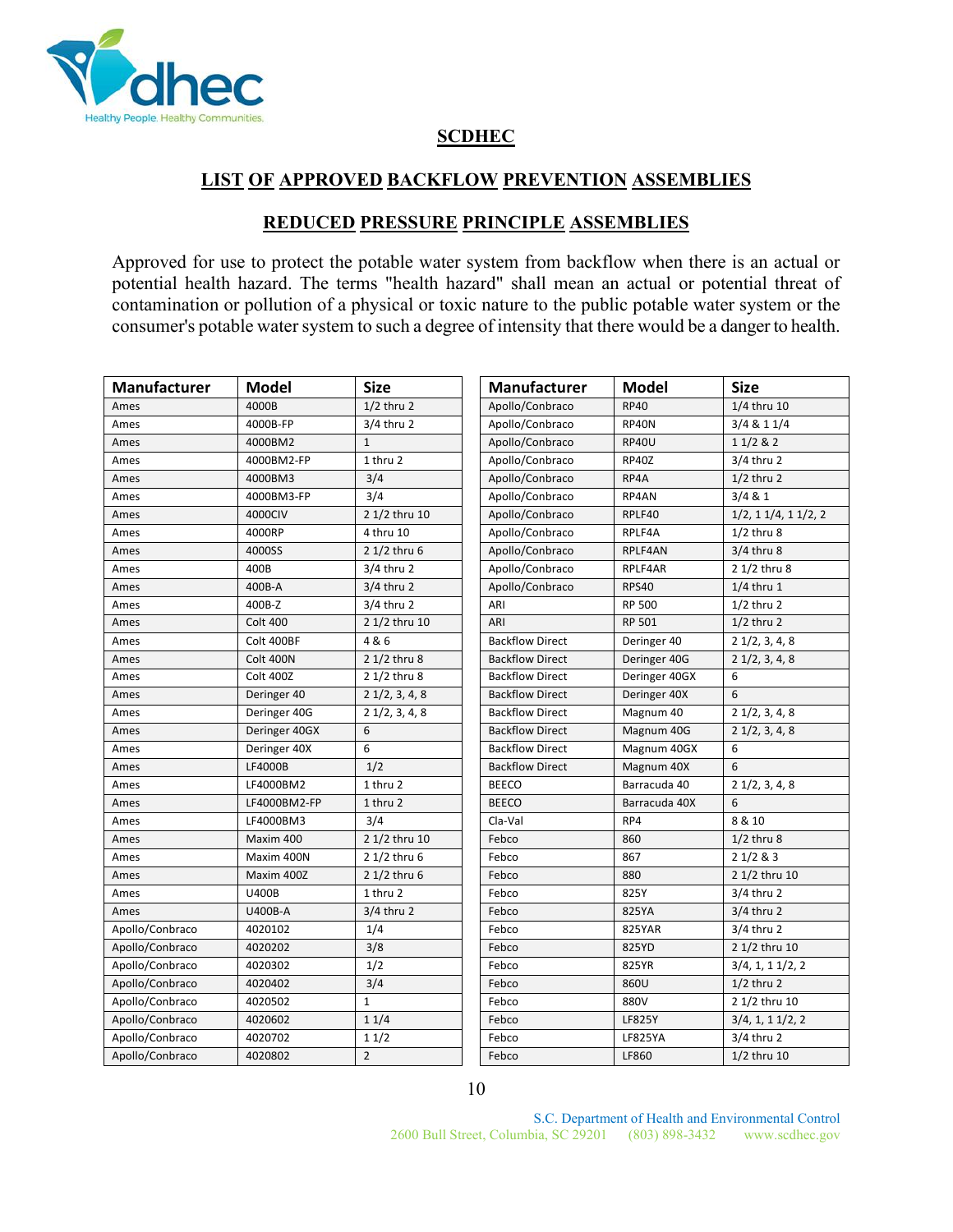

#### **REDUCED PRESSURE PRINCIPLE ASSEMBLIES CONT.**

| 40201A2<br>1/4<br>$1/2$ thru 2<br>Apollo/Conbraco<br>Febco<br>LF860U<br>Apollo/Conbraco<br>3/8<br>2 1/2 thru 10<br>40202A2<br>Febco<br><b>LF880V</b><br>1/2<br>Apollo/Conbraco<br>4020399T<br>Febco<br><b>LF880W</b><br>4 thru 10<br>Apollo/Conbraco<br>1/2<br>40203A2<br>Febco<br><b>LF880WZ</b><br>4 thru 10<br>3/4<br>Apollo/Conbraco<br>40204A2<br>Watts<br>909<br>2 1/2 thru 10<br>3/4<br>Apollo/Conbraco<br>40204TCU<br>957<br>2 1/2 thru 10<br>Watts<br>$\mathbf{1}$<br>967<br>Apollo/Conbraco<br>40205A2<br>Watts<br>2 1/2 thru 10<br>40205T2U<br>$\mathbf{1}$<br>990<br>4 & 8<br>Apollo/Conbraco<br>Watts<br>4 & 10<br>Apollo/Conbraco<br>40205T2Z<br>$\mathbf{1}$<br>Watts<br>992<br>$\mathbf{1}$<br>Apollo/Conbraco<br>40205TC2<br>Watts<br>994<br>2 1/2 thru 6<br>Apollo/Conbraco<br>$\mathbf{1}$<br>21/283<br>40205TCU<br>Watts<br>009<br>Apollo/Conbraco<br>40206A2<br>11/4<br>Watts<br>009M1PCQT<br>1 1/4, 1 1/2 & 2<br>Apollo/Conbraco<br>40207A2<br>11/2<br>Watts<br>009M1QT<br>1 1/4, 1 1/2 & 2<br>$\overline{2}$<br>Apollo/Conbraco<br>Watts<br>1 thru 2<br>40208A2<br>009M2-FP<br>Apollo/Conbraco<br>$\overline{2}$<br>40208A4<br>Watts<br>009M2PCQT<br>$3/4$ thru 2<br>Apollo/Conbraco<br>3/4 thru 2<br>4D-200<br>21/2, 3, 4<br>Watts<br>009M2QT<br>3/4<br>Apollo/Conbraco<br>4D-200U<br>21/2, 3, 4<br>009M3-FP<br>Watts<br>3/4<br>6<br>Watts<br>Magnum 40X<br>009M3QT<br>Watts<br>$1/2$ thru 2<br>009PCQT<br>SS009M3QT<br>$1/4$ thru $3/4$<br>Watts<br>Watts<br>009QT<br>$1/4$ thru 2<br>SS009QT<br>$\mathbf{1}$<br>Watts<br>Watts<br>$\overline{2}$<br>U009APCQT<br>3/4 & 1<br>Watts<br>009SSM1PCQT<br>Watts<br>$\overline{2}$<br>3/4 & 1<br>009SSM1QT<br>Watts<br>Watts<br>U009AQT<br>$3/4$ thru 2<br>1 1/2 & 2<br>Watts<br>009SSPCQT<br>Watts<br>U009M1APCQT<br>$3/4$ thru 2<br>11/282<br>Watts<br>009SSQT<br>Watts<br>U009M1AQT<br>21/283<br>1 1/4 thru 2<br>Watts<br>909BB<br>Watts<br>U009M1PCQT<br>909HWQT<br>3/4 & 1<br>Watts<br>1 1/4 thru 2<br>Watts<br>U009M1QT<br>Watts<br>Watts<br>909M1<br>8 & 10<br>U009M2APCQT<br>1, 11/22<br>Watts<br>1 1/4 thru 2<br>Watts<br>U009M2AQT<br>909M1HWQT<br>1, 11/2, 2<br>Watts<br>1 1/4 thru 2<br>Watts<br>U009M2PCQT<br>1, 11/2, 2<br>909M1PCHWQT<br>1 1/4 thru 2<br>Watts<br>U009M2QT<br>$3/4$ , 1, 1 $1/2$ , 2<br>Watts<br>909M1QT<br>3/4 & 1<br>Watts<br>909PCHWQT<br>Watts<br>U009PCQT<br>$1/2$ thru 2<br>1 1/4 thru 2<br>909PCM1QT<br><b>U009QT</b><br>$1/2$ thru 2<br>Watts<br>Watts<br>3/4 & 1<br>$3/4$ thru 2<br>909PCQT<br>U009SSPCQT<br>Watts<br>Watts<br>3/4 & 1<br>3/4 thru 2<br>909QT<br>U009SSQT<br>Watts<br>Watts<br>3/4 & 1<br>Watts<br>919AQT<br>$3/4$ thru 2<br>Watts<br>U909HWQT<br>919QT<br>3/4 thru 2<br>3/4 & 1<br>Watts<br>Watts<br>U909QT<br>$3/4$ thru 2<br>919ZQT<br>$3/4$ thru 2<br>Watts<br>U919AQT<br>Watts<br>957 BF<br>4 & 6<br>U919QT<br>Watts<br>Watts<br>1 thru 2<br>957N<br>2 1/2 thru 8<br>Wilkins<br>375<br>$1/2$ Thru $10$<br>Watts<br>2 1/2 thru 10<br>957NQT<br>2 1/2 thru 4<br>Wilkins<br>475<br>Watts<br>Wilkins<br>957NQT<br>3&4<br>575<br>3/4, 1, 3, 4, 6<br>Watts<br>975<br>Watts<br>957QT<br>2 1/2 thru 4<br>Wilkins<br>8 & 10<br>$2\frac{1}{2}$ , 3, 4, 8<br>Watts<br>957Z<br>Wilkins<br>375A<br>2 1/2 thru 10<br>957ZQT<br>2 1/2 thru 4<br>Wilkins<br>375AMS<br>2 1/2 thru 10<br>Watts<br>2 1/2 thru 6<br>Wilkins<br>375AR<br>2 1/2 thru 10<br>Watts<br>967N<br>967Z<br>$2\frac{1}{2}$ , 3, 6<br>375ARMS<br>2 1/2 thru 10<br>Watts<br>Wilkins<br>4&8<br>375ARW1<br>2 1/2 thru 10<br>Watts<br>990QTFDA<br>Wilkins<br>995QT<br>$1/2$ thru $11/2$<br>2 1/2 thru 10<br>Watts<br>Wilkins<br>375ARXL<br>1 1/4 thru 2<br>FAE909HWQT<br>Wilkins<br>375AST<br>2 1/2 thru 10<br>Watts<br>FAE909QT<br>1 1/4 thru 2<br>Wilkins<br>2 1/2 thru 10<br>Watts<br>375ASTMS<br>Wilkins | Manufacturer | <b>Model</b> | <b>Size</b> | <b>Manufacturer</b> | Model   | <b>Size</b>   |
|-------------------------------------------------------------------------------------------------------------------------------------------------------------------------------------------------------------------------------------------------------------------------------------------------------------------------------------------------------------------------------------------------------------------------------------------------------------------------------------------------------------------------------------------------------------------------------------------------------------------------------------------------------------------------------------------------------------------------------------------------------------------------------------------------------------------------------------------------------------------------------------------------------------------------------------------------------------------------------------------------------------------------------------------------------------------------------------------------------------------------------------------------------------------------------------------------------------------------------------------------------------------------------------------------------------------------------------------------------------------------------------------------------------------------------------------------------------------------------------------------------------------------------------------------------------------------------------------------------------------------------------------------------------------------------------------------------------------------------------------------------------------------------------------------------------------------------------------------------------------------------------------------------------------------------------------------------------------------------------------------------------------------------------------------------------------------------------------------------------------------------------------------------------------------------------------------------------------------------------------------------------------------------------------------------------------------------------------------------------------------------------------------------------------------------------------------------------------------------------------------------------------------------------------------------------------------------------------------------------------------------------------------------------------------------------------------------------------------------------------------------------------------------------------------------------------------------------------------------------------------------------------------------------------------------------------------------------------------------------------------------------------------------------------------------------------------------------------------------------------------------------------------------------------------------------------------------------------------------------------------------------------------------------------------------------------------------------------------------------------------------------------------------------------------------------------------------------------------------------------------------------------------------------------------------------------------------------------------------------------------------------------------------------------------------------------------------------------------------------------------------------------------------------------|--------------|--------------|-------------|---------------------|---------|---------------|
|                                                                                                                                                                                                                                                                                                                                                                                                                                                                                                                                                                                                                                                                                                                                                                                                                                                                                                                                                                                                                                                                                                                                                                                                                                                                                                                                                                                                                                                                                                                                                                                                                                                                                                                                                                                                                                                                                                                                                                                                                                                                                                                                                                                                                                                                                                                                                                                                                                                                                                                                                                                                                                                                                                                                                                                                                                                                                                                                                                                                                                                                                                                                                                                                                                                                                                                                                                                                                                                                                                                                                                                                                                                                                                                                                                                           |              |              |             |                     |         |               |
|                                                                                                                                                                                                                                                                                                                                                                                                                                                                                                                                                                                                                                                                                                                                                                                                                                                                                                                                                                                                                                                                                                                                                                                                                                                                                                                                                                                                                                                                                                                                                                                                                                                                                                                                                                                                                                                                                                                                                                                                                                                                                                                                                                                                                                                                                                                                                                                                                                                                                                                                                                                                                                                                                                                                                                                                                                                                                                                                                                                                                                                                                                                                                                                                                                                                                                                                                                                                                                                                                                                                                                                                                                                                                                                                                                                           |              |              |             |                     |         |               |
|                                                                                                                                                                                                                                                                                                                                                                                                                                                                                                                                                                                                                                                                                                                                                                                                                                                                                                                                                                                                                                                                                                                                                                                                                                                                                                                                                                                                                                                                                                                                                                                                                                                                                                                                                                                                                                                                                                                                                                                                                                                                                                                                                                                                                                                                                                                                                                                                                                                                                                                                                                                                                                                                                                                                                                                                                                                                                                                                                                                                                                                                                                                                                                                                                                                                                                                                                                                                                                                                                                                                                                                                                                                                                                                                                                                           |              |              |             |                     |         |               |
|                                                                                                                                                                                                                                                                                                                                                                                                                                                                                                                                                                                                                                                                                                                                                                                                                                                                                                                                                                                                                                                                                                                                                                                                                                                                                                                                                                                                                                                                                                                                                                                                                                                                                                                                                                                                                                                                                                                                                                                                                                                                                                                                                                                                                                                                                                                                                                                                                                                                                                                                                                                                                                                                                                                                                                                                                                                                                                                                                                                                                                                                                                                                                                                                                                                                                                                                                                                                                                                                                                                                                                                                                                                                                                                                                                                           |              |              |             |                     |         |               |
|                                                                                                                                                                                                                                                                                                                                                                                                                                                                                                                                                                                                                                                                                                                                                                                                                                                                                                                                                                                                                                                                                                                                                                                                                                                                                                                                                                                                                                                                                                                                                                                                                                                                                                                                                                                                                                                                                                                                                                                                                                                                                                                                                                                                                                                                                                                                                                                                                                                                                                                                                                                                                                                                                                                                                                                                                                                                                                                                                                                                                                                                                                                                                                                                                                                                                                                                                                                                                                                                                                                                                                                                                                                                                                                                                                                           |              |              |             |                     |         |               |
|                                                                                                                                                                                                                                                                                                                                                                                                                                                                                                                                                                                                                                                                                                                                                                                                                                                                                                                                                                                                                                                                                                                                                                                                                                                                                                                                                                                                                                                                                                                                                                                                                                                                                                                                                                                                                                                                                                                                                                                                                                                                                                                                                                                                                                                                                                                                                                                                                                                                                                                                                                                                                                                                                                                                                                                                                                                                                                                                                                                                                                                                                                                                                                                                                                                                                                                                                                                                                                                                                                                                                                                                                                                                                                                                                                                           |              |              |             |                     |         |               |
|                                                                                                                                                                                                                                                                                                                                                                                                                                                                                                                                                                                                                                                                                                                                                                                                                                                                                                                                                                                                                                                                                                                                                                                                                                                                                                                                                                                                                                                                                                                                                                                                                                                                                                                                                                                                                                                                                                                                                                                                                                                                                                                                                                                                                                                                                                                                                                                                                                                                                                                                                                                                                                                                                                                                                                                                                                                                                                                                                                                                                                                                                                                                                                                                                                                                                                                                                                                                                                                                                                                                                                                                                                                                                                                                                                                           |              |              |             |                     |         |               |
|                                                                                                                                                                                                                                                                                                                                                                                                                                                                                                                                                                                                                                                                                                                                                                                                                                                                                                                                                                                                                                                                                                                                                                                                                                                                                                                                                                                                                                                                                                                                                                                                                                                                                                                                                                                                                                                                                                                                                                                                                                                                                                                                                                                                                                                                                                                                                                                                                                                                                                                                                                                                                                                                                                                                                                                                                                                                                                                                                                                                                                                                                                                                                                                                                                                                                                                                                                                                                                                                                                                                                                                                                                                                                                                                                                                           |              |              |             |                     |         |               |
|                                                                                                                                                                                                                                                                                                                                                                                                                                                                                                                                                                                                                                                                                                                                                                                                                                                                                                                                                                                                                                                                                                                                                                                                                                                                                                                                                                                                                                                                                                                                                                                                                                                                                                                                                                                                                                                                                                                                                                                                                                                                                                                                                                                                                                                                                                                                                                                                                                                                                                                                                                                                                                                                                                                                                                                                                                                                                                                                                                                                                                                                                                                                                                                                                                                                                                                                                                                                                                                                                                                                                                                                                                                                                                                                                                                           |              |              |             |                     |         |               |
|                                                                                                                                                                                                                                                                                                                                                                                                                                                                                                                                                                                                                                                                                                                                                                                                                                                                                                                                                                                                                                                                                                                                                                                                                                                                                                                                                                                                                                                                                                                                                                                                                                                                                                                                                                                                                                                                                                                                                                                                                                                                                                                                                                                                                                                                                                                                                                                                                                                                                                                                                                                                                                                                                                                                                                                                                                                                                                                                                                                                                                                                                                                                                                                                                                                                                                                                                                                                                                                                                                                                                                                                                                                                                                                                                                                           |              |              |             |                     |         |               |
|                                                                                                                                                                                                                                                                                                                                                                                                                                                                                                                                                                                                                                                                                                                                                                                                                                                                                                                                                                                                                                                                                                                                                                                                                                                                                                                                                                                                                                                                                                                                                                                                                                                                                                                                                                                                                                                                                                                                                                                                                                                                                                                                                                                                                                                                                                                                                                                                                                                                                                                                                                                                                                                                                                                                                                                                                                                                                                                                                                                                                                                                                                                                                                                                                                                                                                                                                                                                                                                                                                                                                                                                                                                                                                                                                                                           |              |              |             |                     |         |               |
|                                                                                                                                                                                                                                                                                                                                                                                                                                                                                                                                                                                                                                                                                                                                                                                                                                                                                                                                                                                                                                                                                                                                                                                                                                                                                                                                                                                                                                                                                                                                                                                                                                                                                                                                                                                                                                                                                                                                                                                                                                                                                                                                                                                                                                                                                                                                                                                                                                                                                                                                                                                                                                                                                                                                                                                                                                                                                                                                                                                                                                                                                                                                                                                                                                                                                                                                                                                                                                                                                                                                                                                                                                                                                                                                                                                           |              |              |             |                     |         |               |
|                                                                                                                                                                                                                                                                                                                                                                                                                                                                                                                                                                                                                                                                                                                                                                                                                                                                                                                                                                                                                                                                                                                                                                                                                                                                                                                                                                                                                                                                                                                                                                                                                                                                                                                                                                                                                                                                                                                                                                                                                                                                                                                                                                                                                                                                                                                                                                                                                                                                                                                                                                                                                                                                                                                                                                                                                                                                                                                                                                                                                                                                                                                                                                                                                                                                                                                                                                                                                                                                                                                                                                                                                                                                                                                                                                                           |              |              |             |                     |         |               |
|                                                                                                                                                                                                                                                                                                                                                                                                                                                                                                                                                                                                                                                                                                                                                                                                                                                                                                                                                                                                                                                                                                                                                                                                                                                                                                                                                                                                                                                                                                                                                                                                                                                                                                                                                                                                                                                                                                                                                                                                                                                                                                                                                                                                                                                                                                                                                                                                                                                                                                                                                                                                                                                                                                                                                                                                                                                                                                                                                                                                                                                                                                                                                                                                                                                                                                                                                                                                                                                                                                                                                                                                                                                                                                                                                                                           |              |              |             |                     |         |               |
|                                                                                                                                                                                                                                                                                                                                                                                                                                                                                                                                                                                                                                                                                                                                                                                                                                                                                                                                                                                                                                                                                                                                                                                                                                                                                                                                                                                                                                                                                                                                                                                                                                                                                                                                                                                                                                                                                                                                                                                                                                                                                                                                                                                                                                                                                                                                                                                                                                                                                                                                                                                                                                                                                                                                                                                                                                                                                                                                                                                                                                                                                                                                                                                                                                                                                                                                                                                                                                                                                                                                                                                                                                                                                                                                                                                           |              |              |             |                     |         |               |
|                                                                                                                                                                                                                                                                                                                                                                                                                                                                                                                                                                                                                                                                                                                                                                                                                                                                                                                                                                                                                                                                                                                                                                                                                                                                                                                                                                                                                                                                                                                                                                                                                                                                                                                                                                                                                                                                                                                                                                                                                                                                                                                                                                                                                                                                                                                                                                                                                                                                                                                                                                                                                                                                                                                                                                                                                                                                                                                                                                                                                                                                                                                                                                                                                                                                                                                                                                                                                                                                                                                                                                                                                                                                                                                                                                                           |              |              |             |                     |         |               |
|                                                                                                                                                                                                                                                                                                                                                                                                                                                                                                                                                                                                                                                                                                                                                                                                                                                                                                                                                                                                                                                                                                                                                                                                                                                                                                                                                                                                                                                                                                                                                                                                                                                                                                                                                                                                                                                                                                                                                                                                                                                                                                                                                                                                                                                                                                                                                                                                                                                                                                                                                                                                                                                                                                                                                                                                                                                                                                                                                                                                                                                                                                                                                                                                                                                                                                                                                                                                                                                                                                                                                                                                                                                                                                                                                                                           |              |              |             |                     |         |               |
|                                                                                                                                                                                                                                                                                                                                                                                                                                                                                                                                                                                                                                                                                                                                                                                                                                                                                                                                                                                                                                                                                                                                                                                                                                                                                                                                                                                                                                                                                                                                                                                                                                                                                                                                                                                                                                                                                                                                                                                                                                                                                                                                                                                                                                                                                                                                                                                                                                                                                                                                                                                                                                                                                                                                                                                                                                                                                                                                                                                                                                                                                                                                                                                                                                                                                                                                                                                                                                                                                                                                                                                                                                                                                                                                                                                           |              |              |             |                     |         |               |
|                                                                                                                                                                                                                                                                                                                                                                                                                                                                                                                                                                                                                                                                                                                                                                                                                                                                                                                                                                                                                                                                                                                                                                                                                                                                                                                                                                                                                                                                                                                                                                                                                                                                                                                                                                                                                                                                                                                                                                                                                                                                                                                                                                                                                                                                                                                                                                                                                                                                                                                                                                                                                                                                                                                                                                                                                                                                                                                                                                                                                                                                                                                                                                                                                                                                                                                                                                                                                                                                                                                                                                                                                                                                                                                                                                                           |              |              |             |                     |         |               |
|                                                                                                                                                                                                                                                                                                                                                                                                                                                                                                                                                                                                                                                                                                                                                                                                                                                                                                                                                                                                                                                                                                                                                                                                                                                                                                                                                                                                                                                                                                                                                                                                                                                                                                                                                                                                                                                                                                                                                                                                                                                                                                                                                                                                                                                                                                                                                                                                                                                                                                                                                                                                                                                                                                                                                                                                                                                                                                                                                                                                                                                                                                                                                                                                                                                                                                                                                                                                                                                                                                                                                                                                                                                                                                                                                                                           |              |              |             |                     |         |               |
|                                                                                                                                                                                                                                                                                                                                                                                                                                                                                                                                                                                                                                                                                                                                                                                                                                                                                                                                                                                                                                                                                                                                                                                                                                                                                                                                                                                                                                                                                                                                                                                                                                                                                                                                                                                                                                                                                                                                                                                                                                                                                                                                                                                                                                                                                                                                                                                                                                                                                                                                                                                                                                                                                                                                                                                                                                                                                                                                                                                                                                                                                                                                                                                                                                                                                                                                                                                                                                                                                                                                                                                                                                                                                                                                                                                           |              |              |             |                     |         |               |
|                                                                                                                                                                                                                                                                                                                                                                                                                                                                                                                                                                                                                                                                                                                                                                                                                                                                                                                                                                                                                                                                                                                                                                                                                                                                                                                                                                                                                                                                                                                                                                                                                                                                                                                                                                                                                                                                                                                                                                                                                                                                                                                                                                                                                                                                                                                                                                                                                                                                                                                                                                                                                                                                                                                                                                                                                                                                                                                                                                                                                                                                                                                                                                                                                                                                                                                                                                                                                                                                                                                                                                                                                                                                                                                                                                                           |              |              |             |                     |         |               |
|                                                                                                                                                                                                                                                                                                                                                                                                                                                                                                                                                                                                                                                                                                                                                                                                                                                                                                                                                                                                                                                                                                                                                                                                                                                                                                                                                                                                                                                                                                                                                                                                                                                                                                                                                                                                                                                                                                                                                                                                                                                                                                                                                                                                                                                                                                                                                                                                                                                                                                                                                                                                                                                                                                                                                                                                                                                                                                                                                                                                                                                                                                                                                                                                                                                                                                                                                                                                                                                                                                                                                                                                                                                                                                                                                                                           |              |              |             |                     |         |               |
|                                                                                                                                                                                                                                                                                                                                                                                                                                                                                                                                                                                                                                                                                                                                                                                                                                                                                                                                                                                                                                                                                                                                                                                                                                                                                                                                                                                                                                                                                                                                                                                                                                                                                                                                                                                                                                                                                                                                                                                                                                                                                                                                                                                                                                                                                                                                                                                                                                                                                                                                                                                                                                                                                                                                                                                                                                                                                                                                                                                                                                                                                                                                                                                                                                                                                                                                                                                                                                                                                                                                                                                                                                                                                                                                                                                           |              |              |             |                     |         |               |
|                                                                                                                                                                                                                                                                                                                                                                                                                                                                                                                                                                                                                                                                                                                                                                                                                                                                                                                                                                                                                                                                                                                                                                                                                                                                                                                                                                                                                                                                                                                                                                                                                                                                                                                                                                                                                                                                                                                                                                                                                                                                                                                                                                                                                                                                                                                                                                                                                                                                                                                                                                                                                                                                                                                                                                                                                                                                                                                                                                                                                                                                                                                                                                                                                                                                                                                                                                                                                                                                                                                                                                                                                                                                                                                                                                                           |              |              |             |                     |         |               |
|                                                                                                                                                                                                                                                                                                                                                                                                                                                                                                                                                                                                                                                                                                                                                                                                                                                                                                                                                                                                                                                                                                                                                                                                                                                                                                                                                                                                                                                                                                                                                                                                                                                                                                                                                                                                                                                                                                                                                                                                                                                                                                                                                                                                                                                                                                                                                                                                                                                                                                                                                                                                                                                                                                                                                                                                                                                                                                                                                                                                                                                                                                                                                                                                                                                                                                                                                                                                                                                                                                                                                                                                                                                                                                                                                                                           |              |              |             |                     |         |               |
|                                                                                                                                                                                                                                                                                                                                                                                                                                                                                                                                                                                                                                                                                                                                                                                                                                                                                                                                                                                                                                                                                                                                                                                                                                                                                                                                                                                                                                                                                                                                                                                                                                                                                                                                                                                                                                                                                                                                                                                                                                                                                                                                                                                                                                                                                                                                                                                                                                                                                                                                                                                                                                                                                                                                                                                                                                                                                                                                                                                                                                                                                                                                                                                                                                                                                                                                                                                                                                                                                                                                                                                                                                                                                                                                                                                           |              |              |             |                     |         |               |
|                                                                                                                                                                                                                                                                                                                                                                                                                                                                                                                                                                                                                                                                                                                                                                                                                                                                                                                                                                                                                                                                                                                                                                                                                                                                                                                                                                                                                                                                                                                                                                                                                                                                                                                                                                                                                                                                                                                                                                                                                                                                                                                                                                                                                                                                                                                                                                                                                                                                                                                                                                                                                                                                                                                                                                                                                                                                                                                                                                                                                                                                                                                                                                                                                                                                                                                                                                                                                                                                                                                                                                                                                                                                                                                                                                                           |              |              |             |                     |         |               |
|                                                                                                                                                                                                                                                                                                                                                                                                                                                                                                                                                                                                                                                                                                                                                                                                                                                                                                                                                                                                                                                                                                                                                                                                                                                                                                                                                                                                                                                                                                                                                                                                                                                                                                                                                                                                                                                                                                                                                                                                                                                                                                                                                                                                                                                                                                                                                                                                                                                                                                                                                                                                                                                                                                                                                                                                                                                                                                                                                                                                                                                                                                                                                                                                                                                                                                                                                                                                                                                                                                                                                                                                                                                                                                                                                                                           |              |              |             |                     |         |               |
|                                                                                                                                                                                                                                                                                                                                                                                                                                                                                                                                                                                                                                                                                                                                                                                                                                                                                                                                                                                                                                                                                                                                                                                                                                                                                                                                                                                                                                                                                                                                                                                                                                                                                                                                                                                                                                                                                                                                                                                                                                                                                                                                                                                                                                                                                                                                                                                                                                                                                                                                                                                                                                                                                                                                                                                                                                                                                                                                                                                                                                                                                                                                                                                                                                                                                                                                                                                                                                                                                                                                                                                                                                                                                                                                                                                           |              |              |             |                     |         |               |
|                                                                                                                                                                                                                                                                                                                                                                                                                                                                                                                                                                                                                                                                                                                                                                                                                                                                                                                                                                                                                                                                                                                                                                                                                                                                                                                                                                                                                                                                                                                                                                                                                                                                                                                                                                                                                                                                                                                                                                                                                                                                                                                                                                                                                                                                                                                                                                                                                                                                                                                                                                                                                                                                                                                                                                                                                                                                                                                                                                                                                                                                                                                                                                                                                                                                                                                                                                                                                                                                                                                                                                                                                                                                                                                                                                                           |              |              |             |                     |         |               |
|                                                                                                                                                                                                                                                                                                                                                                                                                                                                                                                                                                                                                                                                                                                                                                                                                                                                                                                                                                                                                                                                                                                                                                                                                                                                                                                                                                                                                                                                                                                                                                                                                                                                                                                                                                                                                                                                                                                                                                                                                                                                                                                                                                                                                                                                                                                                                                                                                                                                                                                                                                                                                                                                                                                                                                                                                                                                                                                                                                                                                                                                                                                                                                                                                                                                                                                                                                                                                                                                                                                                                                                                                                                                                                                                                                                           |              |              |             |                     |         |               |
|                                                                                                                                                                                                                                                                                                                                                                                                                                                                                                                                                                                                                                                                                                                                                                                                                                                                                                                                                                                                                                                                                                                                                                                                                                                                                                                                                                                                                                                                                                                                                                                                                                                                                                                                                                                                                                                                                                                                                                                                                                                                                                                                                                                                                                                                                                                                                                                                                                                                                                                                                                                                                                                                                                                                                                                                                                                                                                                                                                                                                                                                                                                                                                                                                                                                                                                                                                                                                                                                                                                                                                                                                                                                                                                                                                                           |              |              |             |                     |         |               |
|                                                                                                                                                                                                                                                                                                                                                                                                                                                                                                                                                                                                                                                                                                                                                                                                                                                                                                                                                                                                                                                                                                                                                                                                                                                                                                                                                                                                                                                                                                                                                                                                                                                                                                                                                                                                                                                                                                                                                                                                                                                                                                                                                                                                                                                                                                                                                                                                                                                                                                                                                                                                                                                                                                                                                                                                                                                                                                                                                                                                                                                                                                                                                                                                                                                                                                                                                                                                                                                                                                                                                                                                                                                                                                                                                                                           |              |              |             |                     |         |               |
|                                                                                                                                                                                                                                                                                                                                                                                                                                                                                                                                                                                                                                                                                                                                                                                                                                                                                                                                                                                                                                                                                                                                                                                                                                                                                                                                                                                                                                                                                                                                                                                                                                                                                                                                                                                                                                                                                                                                                                                                                                                                                                                                                                                                                                                                                                                                                                                                                                                                                                                                                                                                                                                                                                                                                                                                                                                                                                                                                                                                                                                                                                                                                                                                                                                                                                                                                                                                                                                                                                                                                                                                                                                                                                                                                                                           |              |              |             |                     |         |               |
|                                                                                                                                                                                                                                                                                                                                                                                                                                                                                                                                                                                                                                                                                                                                                                                                                                                                                                                                                                                                                                                                                                                                                                                                                                                                                                                                                                                                                                                                                                                                                                                                                                                                                                                                                                                                                                                                                                                                                                                                                                                                                                                                                                                                                                                                                                                                                                                                                                                                                                                                                                                                                                                                                                                                                                                                                                                                                                                                                                                                                                                                                                                                                                                                                                                                                                                                                                                                                                                                                                                                                                                                                                                                                                                                                                                           |              |              |             |                     |         |               |
|                                                                                                                                                                                                                                                                                                                                                                                                                                                                                                                                                                                                                                                                                                                                                                                                                                                                                                                                                                                                                                                                                                                                                                                                                                                                                                                                                                                                                                                                                                                                                                                                                                                                                                                                                                                                                                                                                                                                                                                                                                                                                                                                                                                                                                                                                                                                                                                                                                                                                                                                                                                                                                                                                                                                                                                                                                                                                                                                                                                                                                                                                                                                                                                                                                                                                                                                                                                                                                                                                                                                                                                                                                                                                                                                                                                           |              |              |             |                     |         |               |
|                                                                                                                                                                                                                                                                                                                                                                                                                                                                                                                                                                                                                                                                                                                                                                                                                                                                                                                                                                                                                                                                                                                                                                                                                                                                                                                                                                                                                                                                                                                                                                                                                                                                                                                                                                                                                                                                                                                                                                                                                                                                                                                                                                                                                                                                                                                                                                                                                                                                                                                                                                                                                                                                                                                                                                                                                                                                                                                                                                                                                                                                                                                                                                                                                                                                                                                                                                                                                                                                                                                                                                                                                                                                                                                                                                                           |              |              |             |                     |         |               |
|                                                                                                                                                                                                                                                                                                                                                                                                                                                                                                                                                                                                                                                                                                                                                                                                                                                                                                                                                                                                                                                                                                                                                                                                                                                                                                                                                                                                                                                                                                                                                                                                                                                                                                                                                                                                                                                                                                                                                                                                                                                                                                                                                                                                                                                                                                                                                                                                                                                                                                                                                                                                                                                                                                                                                                                                                                                                                                                                                                                                                                                                                                                                                                                                                                                                                                                                                                                                                                                                                                                                                                                                                                                                                                                                                                                           |              |              |             |                     |         |               |
|                                                                                                                                                                                                                                                                                                                                                                                                                                                                                                                                                                                                                                                                                                                                                                                                                                                                                                                                                                                                                                                                                                                                                                                                                                                                                                                                                                                                                                                                                                                                                                                                                                                                                                                                                                                                                                                                                                                                                                                                                                                                                                                                                                                                                                                                                                                                                                                                                                                                                                                                                                                                                                                                                                                                                                                                                                                                                                                                                                                                                                                                                                                                                                                                                                                                                                                                                                                                                                                                                                                                                                                                                                                                                                                                                                                           |              |              |             |                     |         |               |
|                                                                                                                                                                                                                                                                                                                                                                                                                                                                                                                                                                                                                                                                                                                                                                                                                                                                                                                                                                                                                                                                                                                                                                                                                                                                                                                                                                                                                                                                                                                                                                                                                                                                                                                                                                                                                                                                                                                                                                                                                                                                                                                                                                                                                                                                                                                                                                                                                                                                                                                                                                                                                                                                                                                                                                                                                                                                                                                                                                                                                                                                                                                                                                                                                                                                                                                                                                                                                                                                                                                                                                                                                                                                                                                                                                                           |              |              |             |                     |         |               |
|                                                                                                                                                                                                                                                                                                                                                                                                                                                                                                                                                                                                                                                                                                                                                                                                                                                                                                                                                                                                                                                                                                                                                                                                                                                                                                                                                                                                                                                                                                                                                                                                                                                                                                                                                                                                                                                                                                                                                                                                                                                                                                                                                                                                                                                                                                                                                                                                                                                                                                                                                                                                                                                                                                                                                                                                                                                                                                                                                                                                                                                                                                                                                                                                                                                                                                                                                                                                                                                                                                                                                                                                                                                                                                                                                                                           |              |              |             |                     |         |               |
|                                                                                                                                                                                                                                                                                                                                                                                                                                                                                                                                                                                                                                                                                                                                                                                                                                                                                                                                                                                                                                                                                                                                                                                                                                                                                                                                                                                                                                                                                                                                                                                                                                                                                                                                                                                                                                                                                                                                                                                                                                                                                                                                                                                                                                                                                                                                                                                                                                                                                                                                                                                                                                                                                                                                                                                                                                                                                                                                                                                                                                                                                                                                                                                                                                                                                                                                                                                                                                                                                                                                                                                                                                                                                                                                                                                           |              |              |             |                     |         |               |
|                                                                                                                                                                                                                                                                                                                                                                                                                                                                                                                                                                                                                                                                                                                                                                                                                                                                                                                                                                                                                                                                                                                                                                                                                                                                                                                                                                                                                                                                                                                                                                                                                                                                                                                                                                                                                                                                                                                                                                                                                                                                                                                                                                                                                                                                                                                                                                                                                                                                                                                                                                                                                                                                                                                                                                                                                                                                                                                                                                                                                                                                                                                                                                                                                                                                                                                                                                                                                                                                                                                                                                                                                                                                                                                                                                                           |              |              |             |                     |         |               |
|                                                                                                                                                                                                                                                                                                                                                                                                                                                                                                                                                                                                                                                                                                                                                                                                                                                                                                                                                                                                                                                                                                                                                                                                                                                                                                                                                                                                                                                                                                                                                                                                                                                                                                                                                                                                                                                                                                                                                                                                                                                                                                                                                                                                                                                                                                                                                                                                                                                                                                                                                                                                                                                                                                                                                                                                                                                                                                                                                                                                                                                                                                                                                                                                                                                                                                                                                                                                                                                                                                                                                                                                                                                                                                                                                                                           |              |              |             |                     |         |               |
|                                                                                                                                                                                                                                                                                                                                                                                                                                                                                                                                                                                                                                                                                                                                                                                                                                                                                                                                                                                                                                                                                                                                                                                                                                                                                                                                                                                                                                                                                                                                                                                                                                                                                                                                                                                                                                                                                                                                                                                                                                                                                                                                                                                                                                                                                                                                                                                                                                                                                                                                                                                                                                                                                                                                                                                                                                                                                                                                                                                                                                                                                                                                                                                                                                                                                                                                                                                                                                                                                                                                                                                                                                                                                                                                                                                           |              |              |             |                     |         |               |
|                                                                                                                                                                                                                                                                                                                                                                                                                                                                                                                                                                                                                                                                                                                                                                                                                                                                                                                                                                                                                                                                                                                                                                                                                                                                                                                                                                                                                                                                                                                                                                                                                                                                                                                                                                                                                                                                                                                                                                                                                                                                                                                                                                                                                                                                                                                                                                                                                                                                                                                                                                                                                                                                                                                                                                                                                                                                                                                                                                                                                                                                                                                                                                                                                                                                                                                                                                                                                                                                                                                                                                                                                                                                                                                                                                                           |              |              |             |                     |         |               |
|                                                                                                                                                                                                                                                                                                                                                                                                                                                                                                                                                                                                                                                                                                                                                                                                                                                                                                                                                                                                                                                                                                                                                                                                                                                                                                                                                                                                                                                                                                                                                                                                                                                                                                                                                                                                                                                                                                                                                                                                                                                                                                                                                                                                                                                                                                                                                                                                                                                                                                                                                                                                                                                                                                                                                                                                                                                                                                                                                                                                                                                                                                                                                                                                                                                                                                                                                                                                                                                                                                                                                                                                                                                                                                                                                                                           |              |              |             |                     |         |               |
|                                                                                                                                                                                                                                                                                                                                                                                                                                                                                                                                                                                                                                                                                                                                                                                                                                                                                                                                                                                                                                                                                                                                                                                                                                                                                                                                                                                                                                                                                                                                                                                                                                                                                                                                                                                                                                                                                                                                                                                                                                                                                                                                                                                                                                                                                                                                                                                                                                                                                                                                                                                                                                                                                                                                                                                                                                                                                                                                                                                                                                                                                                                                                                                                                                                                                                                                                                                                                                                                                                                                                                                                                                                                                                                                                                                           |              |              |             |                     |         |               |
|                                                                                                                                                                                                                                                                                                                                                                                                                                                                                                                                                                                                                                                                                                                                                                                                                                                                                                                                                                                                                                                                                                                                                                                                                                                                                                                                                                                                                                                                                                                                                                                                                                                                                                                                                                                                                                                                                                                                                                                                                                                                                                                                                                                                                                                                                                                                                                                                                                                                                                                                                                                                                                                                                                                                                                                                                                                                                                                                                                                                                                                                                                                                                                                                                                                                                                                                                                                                                                                                                                                                                                                                                                                                                                                                                                                           |              |              |             |                     |         |               |
|                                                                                                                                                                                                                                                                                                                                                                                                                                                                                                                                                                                                                                                                                                                                                                                                                                                                                                                                                                                                                                                                                                                                                                                                                                                                                                                                                                                                                                                                                                                                                                                                                                                                                                                                                                                                                                                                                                                                                                                                                                                                                                                                                                                                                                                                                                                                                                                                                                                                                                                                                                                                                                                                                                                                                                                                                                                                                                                                                                                                                                                                                                                                                                                                                                                                                                                                                                                                                                                                                                                                                                                                                                                                                                                                                                                           | Watts        | LF009        | 21/283      |                     | 375ASTR | 2 1/2 thru 10 |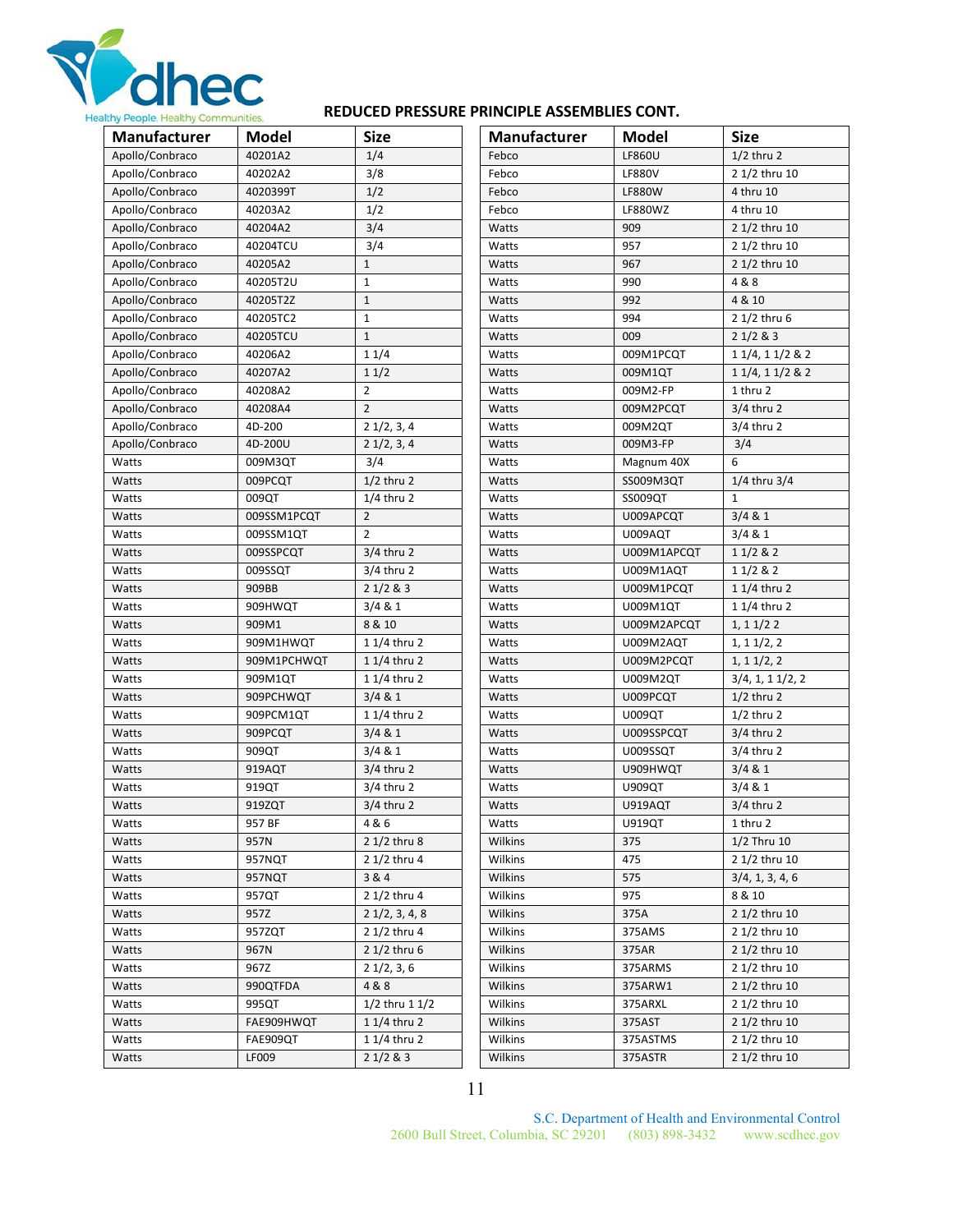

#### **REDUCED PRESSURE PRINCIPLE ASSEMBLIES CONT.**

| Manufacturer   | <b>Model</b>  | <b>Size</b>              | Manufacturer   | <b>Model</b> | <b>Size</b>     |
|----------------|---------------|--------------------------|----------------|--------------|-----------------|
| Watts          | LF009M2PCQT   | 1 & 2                    | Wilkins        | 375ASTRMS    | 2 1/2 thru 10   |
| Watts          | LF009M2QT     | 1 thru 2                 | Wilkins        | 375ASTRW1    | 2 1/2 thru 10   |
| Watts          | LF009M3PCQT   | 3/4                      | Wilkins        | 375ASTW1     | 2 1/2 thru 10   |
| Watts          | LF009M3QT     | 3/4                      | Wilkins        | 375AW1       | 2 1/2 thru 10   |
| Watts          | LF009PCQT     | 1/2                      | Wilkins        | 375AXL       | 2 1/2 thru 10   |
| Watts          | LF009QT       | 1/2                      | Wilkins        | 375B         | $1/2$ thru 2    |
| Watts          | LF909         | 2 1/2 thru 6             | Wilkins        | 375MS        | 2 1/2 thru 10   |
| Watts          | LF909M1       | 8 & 10                   | Wilkins        | 375ST        | $1/2$ thru $1$  |
| Watts          | LF909M1PCQT   | 1 1/4 thru 2             | Wilkins        | 375W1        | 2 1/2 thru 10   |
| Watts          | LF909M1QT     | 1 1/4 thru 2             | Wilkins        | 375XL        | 1/2 Thru 10     |
| Watts          | LF909PCQT     | 3/4 & 1                  | Wilkins        | 375XLB       | $1/2$ thru 2    |
| Watts          | LF909QT       | 3/4 & 1                  | Wilkins        | 375XLMS      | 2 1/2 thru 10   |
| Watts          | LF919AQT      | $3/4$ thru 2             | Wilkins        | 475MS        | 2 1/2 thru 10   |
| Watts          | LF919QT       | $3/4$ thru 2             | Wilkins        | 475ST        | 4 thru 10       |
| Watts          | LF919ZQT      | $3/4$ thru 2             | Wilkins        | 475STR       | 4 thru 10       |
| Watts          | LFU919AQT     | $3/4$ thru 2             | Wilkins        | 475V         | 2 1/2 thru 10   |
| Watts          | LFU919QT      | 1 thru 2                 | Wilkins        | 475VMS       | 2 1/2 thru 10   |
| Watts          | Magnum 40     | $2\frac{1}{2}$ , 3, 4, 8 | Wilkins        | 475XL        | 2 1/2 thru 10   |
| Watts          | Magnum 40G    | $2\frac{1}{2}$ , 3, 4, 8 | Wilkins        | 475XLMS      | 2 1/2 thru 10   |
| Watts          | Magnum 40GX   | 6                        | Wilkins        | 475XLV       | 2 1/2 thru 10   |
| Wilkins        | 475XLVMS      | 2 1/2 thru 10            | Wilkins        | 975XL2TCU    | $1/2$ thru 2    |
| Wilkins        | 575           | 21/2                     | Wilkins        | 975XL2U      | 3/4, 1, 11/2, 2 |
| Wilkins        | 575 (MOD-III) | 1 1/4 thru 2             | Wilkins        | 975XL2V      | 3/4 & 1         |
| Wilkins        | 575A          | 3/4 & 1                  | <b>Wilkins</b> | 975XLBF      | $\overline{2}$  |
| Wilkins        | 575M10        | 10                       | <b>Wilkins</b> | 975XLBFSS    | $\overline{2}$  |
| Wilkins        | 575M8         | 8                        | Wilkins        | 975XLBMS     | $3/4$ thru 2    |
| Wilkins        | 975           | $3/4$ thru 6             | Wilkins        | 975XLD       | 3/4             |
| Wilkins        | 975A          | $3/4$ thru 2             | Wilkins        | 975XLDTCU    | 3/4             |
| Wilkins        | 975BMS        | 2 1/2 thru 10            | Wilkins        | 975XLMS      | $3/4$ thru 2    |
| Wilkins        | 975MS         | 2 1/2 thru 10            | Wilkins        | 975XLSE      | $3/4$ thru 2    |
| <b>Wilkins</b> | 975XL         | $1/4$ thru 2             | Wilkins        | 975XLSEU     | $3/4$ thru 2    |
| Wilkins        | 975XL2        | $1/4$ thru 2             | Wilkins        | 975XLST      | $3/8$ & $1/2$   |
| Wilkins        | 975XL2BMS     | $3/4$ thru 2             | Wilkins        | 975XLTCU     | $1/2$ thru 2    |
| Wilkins        | 975XL2MS      | $3/4$ thru 2             | Wilkins        | 975XLU       | 3/4, 1, 11/2, 2 |
| Wilkins        | 975XL2SE      | $3/4$ thru 2             | Wilkins        | 975XLV       | 3/4 & 1         |
| Wilkins        | 975XL2SEU     | $3/4$ thru 2             |                |              |                 |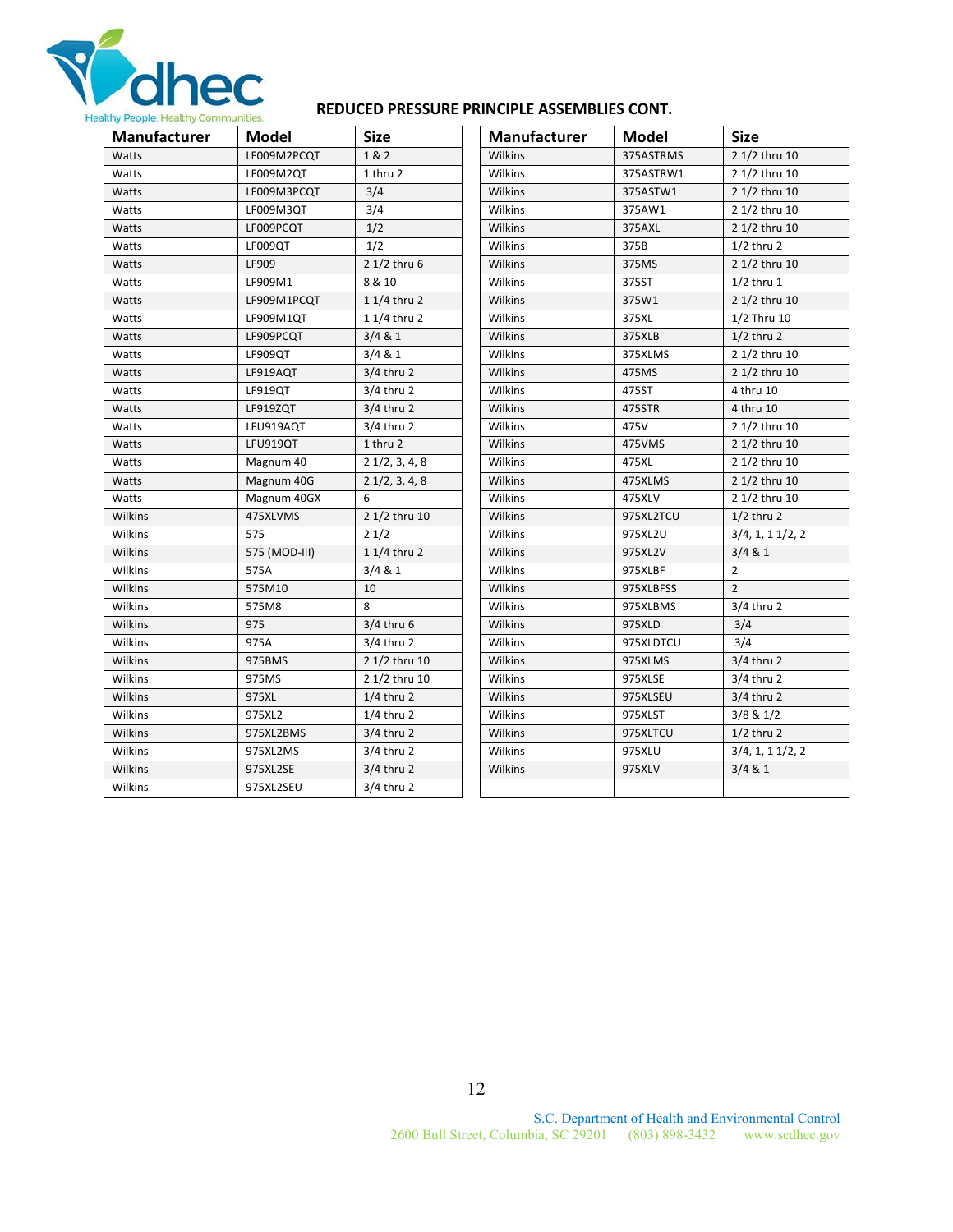

## **SCDHEC**

## **LIST OF APPROVED BACKFLOW PREVENTION ASSEMBLIES**

## **PRESSURE VACUUM BREAKERS (PVB) & SPILL RESISTANT PRESSURE VACUUM BREAKERS (SVB)**

PVB's & SVB'S are approved for use when protecting the potable water system from backsiphonage only when a health hazard or non-health hazard is involved. The term "health hazard" shall mean an actual or potential threat of contamination or pollution of a physical or toxic nature to the potable water system or the consumer's potable water system to such a degree of intensity that there would be a danger to health. It is very important to understand that the PVB/SVB is **not** designed for backpressure. Also, the PVB/SVB must be installed 12" above any downstream plumbing.

| <b>Manufacturer</b> | <b>Model</b>  | <b>Size</b>     | <b>Manufacturer</b> | <b>Model</b> | <b>Size</b> |
|---------------------|---------------|-----------------|---------------------|--------------|-------------|
| Ames                | A200          | 3/4, 1, 11/2, 2 | <b>Watts</b>        | 008PCQT      | 3/8 thru 1  |
| Apollo/Conbraco     | 4050302       | 1/2             | Watts               | LF008PCOT    | 3/8 thru 1  |
| Apollo/Conbraco     | 4050402       | 3/4             | Wilkins             | 460          | 3/8 thru 1  |
| Apollo/Conbraco     | 4050502       | $\mathbf{1}$    | Wilkins             | 460XL        | 3/8 thru 1  |
| Apollo/Conbraco     | 4050602       | 11/4            |                     |              |             |
| Apollo/Conbraco     | 4050702       | 11/2            |                     |              |             |
| Apollo/Conbraco     | 4050802       | $\mathfrak{p}$  |                     |              |             |
| Apollo/Conbraco     | PVB4A         | $1/2$ thru $2$  |                     |              |             |
| Apollo/Conbraco     | PVB4V         | $1/2$ thru $2$  |                     |              |             |
| <b>ARI</b>          | <b>VB-501</b> | 1/2, 3/4, 1     |                     |              |             |
| Febco               | 765           | $1/2$ thru $2$  |                     |              |             |
| Febco               | 767-FR        | $1/2$ thru $2$  |                     |              |             |
| Febco               | LF767FR       | $1/2$ thru $2$  |                     |              |             |
| Watts               | 800CMQT       | $1/2$ thru $2$  |                     |              |             |
| Watts               | 800M3QT       | $1/2$ thru $2$  |                     |              |             |
| Watts               | 800M4QT       | $1/2$ thru $2$  |                     |              |             |
| <b>Watts</b>        | 800MQT        | 1/2 & 3/4       |                     |              |             |
| Watts               | 800QT         | 3/4 thru 2      |                     |              |             |
| Watts               | LF800M4FR     | 1/2 thru 2      |                     |              |             |
| Watts               | LF800M4QT     | $1/2$ thru $2$  |                     |              |             |
| Wilkins             | 420           | 1/2, 3/4, 1     |                     |              |             |
| Wilkins             | 710           | $3/4$ & 1       |                     |              |             |
| Wilkins             | 420XL         | 1/2, 3/4, 1     |                     |              |             |
| Wilkins             | 720A          | 1/2             |                     |              |             |
| Wilkins             | 720A          | 3/4 thru 2      |                     |              |             |

## **SPILL RESISTANT VACUUM BREAKERS:**

| <b>Manufacturer</b> | <b>Model</b> | <b>Size</b> |
|---------------------|--------------|-------------|
| Watts               | 008PCQT      | 3/8 thru 1  |
| Watts               | LF008PCQT    | 3/8 thru 1  |
| Wilkins             | 460          | 3/8 thru 1  |
| Wilkins             | 460XL        | 3/8 thru 1  |
|                     |              |             |
|                     |              |             |
|                     |              |             |
|                     |              |             |
|                     |              |             |
|                     |              |             |
|                     |              |             |
|                     |              |             |
|                     |              |             |
|                     |              |             |
|                     |              |             |
|                     |              |             |
|                     |              |             |
|                     |              |             |
|                     |              |             |
|                     |              |             |
|                     |              |             |
|                     |              |             |
|                     |              |             |
|                     |              |             |
|                     |              |             |

#### **Test Equipment:**

Reference; USC FCCC&HR 10th ed. Section 10.2.3.3 Range/Resolution requires a 0-15 psid scale

To ensure the ability of the test equipment to provide accurate data, the field-test equipment shall be calibrated/certified annually with at least 6 points of reference. There shall be a dated certification sticker affixed to the test equipment. Only test equipment meeting the recommendation of the University of Southern California Foundation for Cross-Connection Control and Hydraulic Research shall be accepted for SCDHEC's reporting requirements.

13